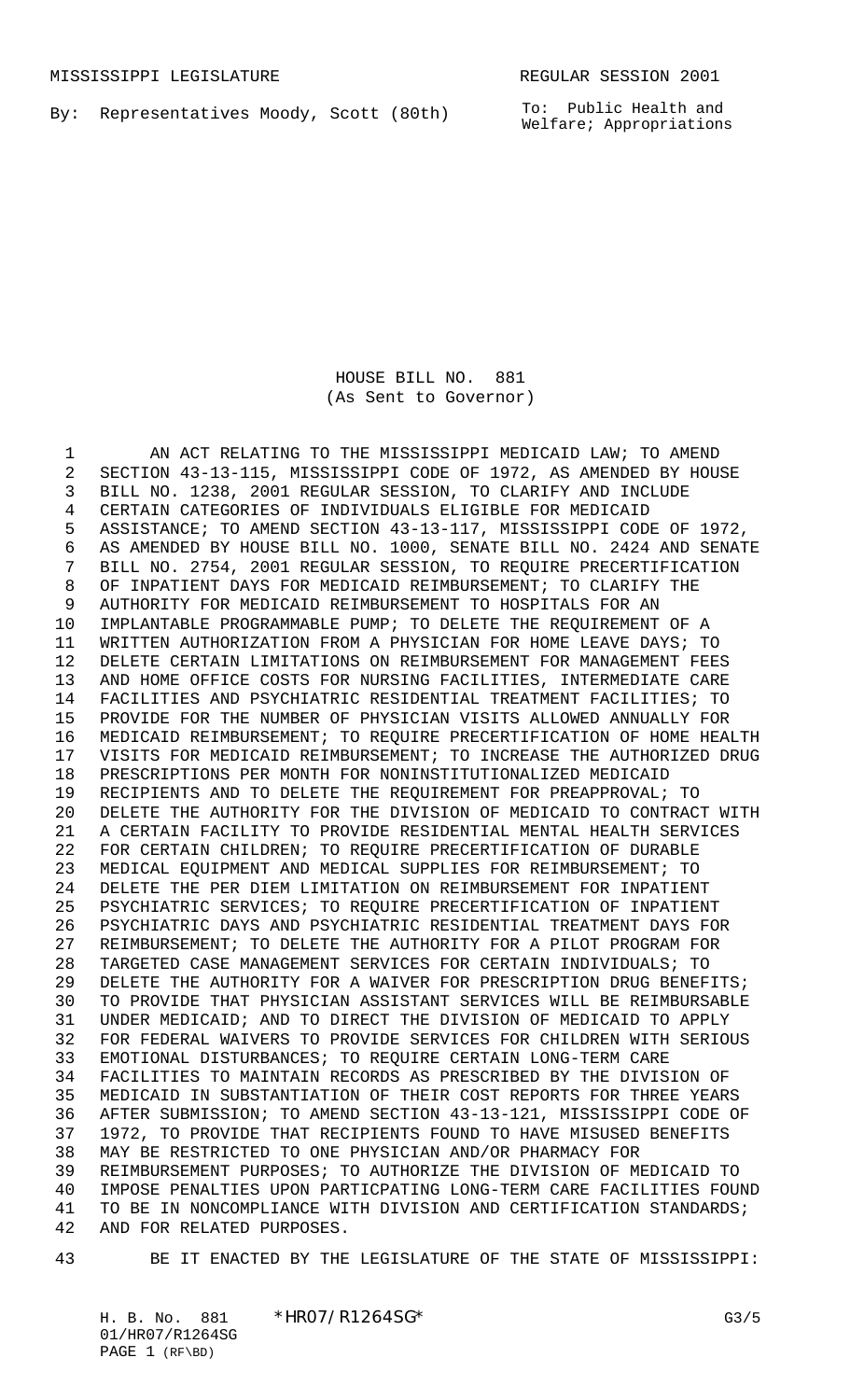SECTION 1. Section 43-13-115, Mississippi Code of 1972, as amended by House Bill No. 1238, 2001 Regular Session, is amended as follows:

 43-13-115. Recipients of medical assistance shall be the following persons only:

 (1) Who are qualified for public assistance grants under provisions of Title IV-A and E of the federal Social Security Act, as amended, as determined by the State Department of Human Services, including those statutorily deemed to be IV-A and low-income families and children under Section 1931 of the Social Security Act as determined by the State Department of Human Services and certified to the Division of Medicaid, but not optional groups except as specifically covered in this section. For the purposes of this paragraph (1) and paragraphs (8), (17) and (18) of this section, any reference to Title IV-A or to Part A of Title IV of the federal Social Security Act, as amended, or the state plan under Title IV-A or Part A of Title IV, shall be considered as a reference to Title IV-A of the federal Social Security Act, as amended, and the state plan under Title IV-A, including the income and resource standards and methodologies under Title IV-A and the state plan, as they existed on July 16, 1996.

 (2) Those qualified for Supplemental Security Income (SSI) benefits under Title XVI of the federal Social Security Act, as amended. The eligibility of individuals covered in this paragraph shall be determined by the Social Security Administration and certified to the Division of Medicaid.

(3) [Deleted]

(4) [Deleted]

H. B. No. 881 \*HR07/R1264SG\* 01/HR07/R1264SG PAGE 2 (RF\BD) (5) A child born on or after October 1, 1984, to a woman eligible for and receiving medical assistance under the state plan on the date of the child's birth shall be deemed to have applied for medical assistance and to have been found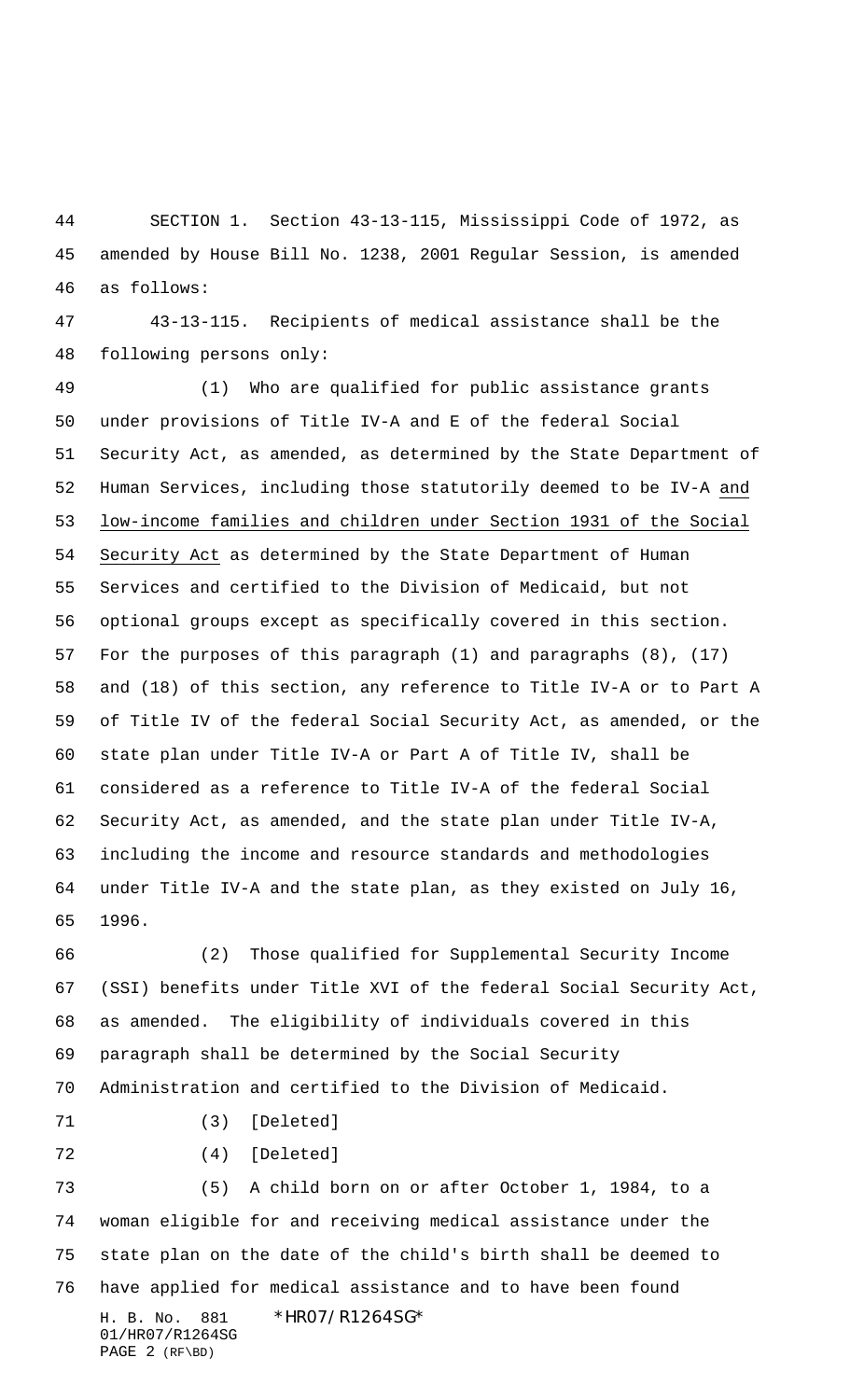eligible for such assistance under such plan on the date of such birth and will remain eligible for such assistance for a period of one (1) year so long as the child is a member of the woman's household and the woman remains eligible for such assistance or would be eligible for assistance if pregnant. The eligibility of individuals covered in this paragraph shall be determined by the State Department of Human Services and certified to the Division of Medicaid.

 (6) Children certified by the State Department of Human Services to the Division of Medicaid of whom the state and county human services agency has custody and financial responsibility, and children who are in adoptions subsidized in full or part by the Department of Human Services, including special needs children in non-Title IV-E adoption assistance, who are approvable under Title XIX of the Medicaid program.

 (7) (a) Persons certified by the Division of Medicaid who are patients in a medical facility (nursing home, hospital, tuberculosis sanatorium or institution for treatment of mental diseases), and who, except for the fact that they are patients in such medical facility, would qualify for grants under Title IV, supplementary security income benefits under Title XVI or state supplements, and those aged, blind and disabled persons who would not be eligible for supplemental security income benefits under Title XVI or state supplements if they were not institutionalized in a medical facility but whose income is below the maximum standard set by the Division of Medicaid, which standard shall not exceed that prescribed by federal regulation;

 (b) Individuals who have elected to receive hospice care benefits and who are eligible using the same criteria and special income limits as those in institutions as described in subparagraph (a) of this paragraph (7).

H. B. No. 881 \*HR07/R1264SG\* 01/HR07/R1264SG PAGE 3 (RF\BD) (8) Children under eighteen (18) years of age and pregnant women (including those in intact families) who meet the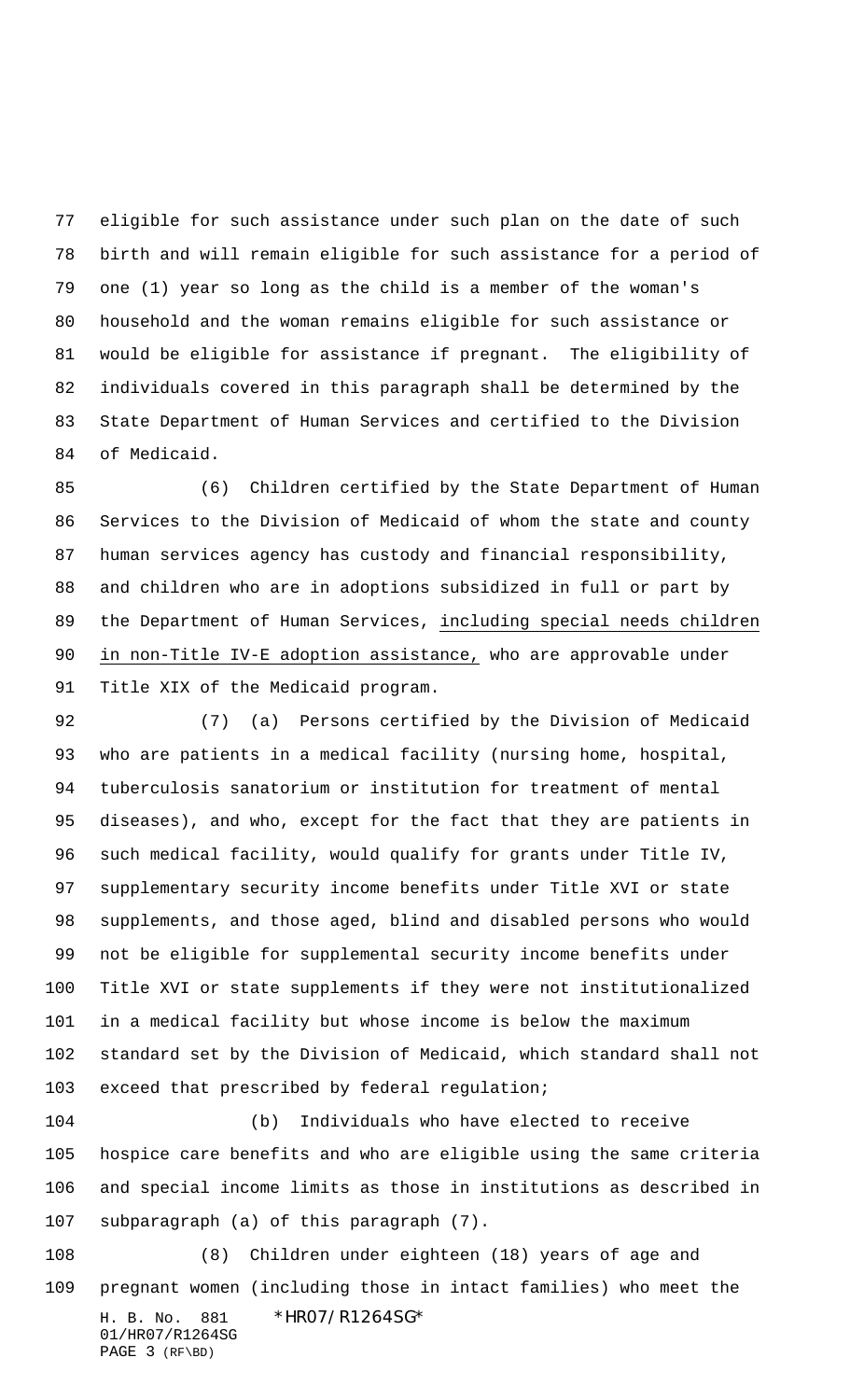AFDC financial standards of the state plan approved under Title IV-A of the federal Social Security Act, as amended. The eligibility of children covered under this paragraph shall be determined by the State Department of Human Services and certified to the Division of Medicaid.

(9) Individuals who are:

 (a) Children born after September 30, 1983, who have not attained the age of nineteen (19), with family income that does not exceed one hundred percent (100%) of the nonfarm official poverty line;

 (b) Pregnant women, infants and children who have not attained the age of six (6), with family income that does not exceed one hundred thirty-three percent (133%) of the federal 123 poverty level; and

 (c) Pregnant women and infants who have not attained the age of one (1), with family income that does not exceed one hundred eighty-five percent (185%) of the federal poverty level.

 The eligibility of individuals covered in (a), (b) and (c) of this paragraph shall be determined by the Department of Human Services.

 (10) Certain disabled children age eighteen (18) or under who are living at home, who would be eligible, if in a medical institution, for SSI or a state supplemental payment under Title XVI of the federal Social Security Act, as amended, and therefore for Medicaid under the plan, and for whom the state has made a determination as required under Section 1902(e)(3)(b) of the federal Social Security Act, as amended. The eligibility of individuals under this paragraph shall be determined by the Division of Medicaid.

H. B. No. 881 \*HR07/R1264SG\* 01/HR07/R1264SG PAGE 4 (RF\BD) (11) Individuals who are sixty-five (65) years of age or older or are disabled as determined under Section 1614(a)(3) of the federal Social Security Act, as amended, and **\* \* \*** whose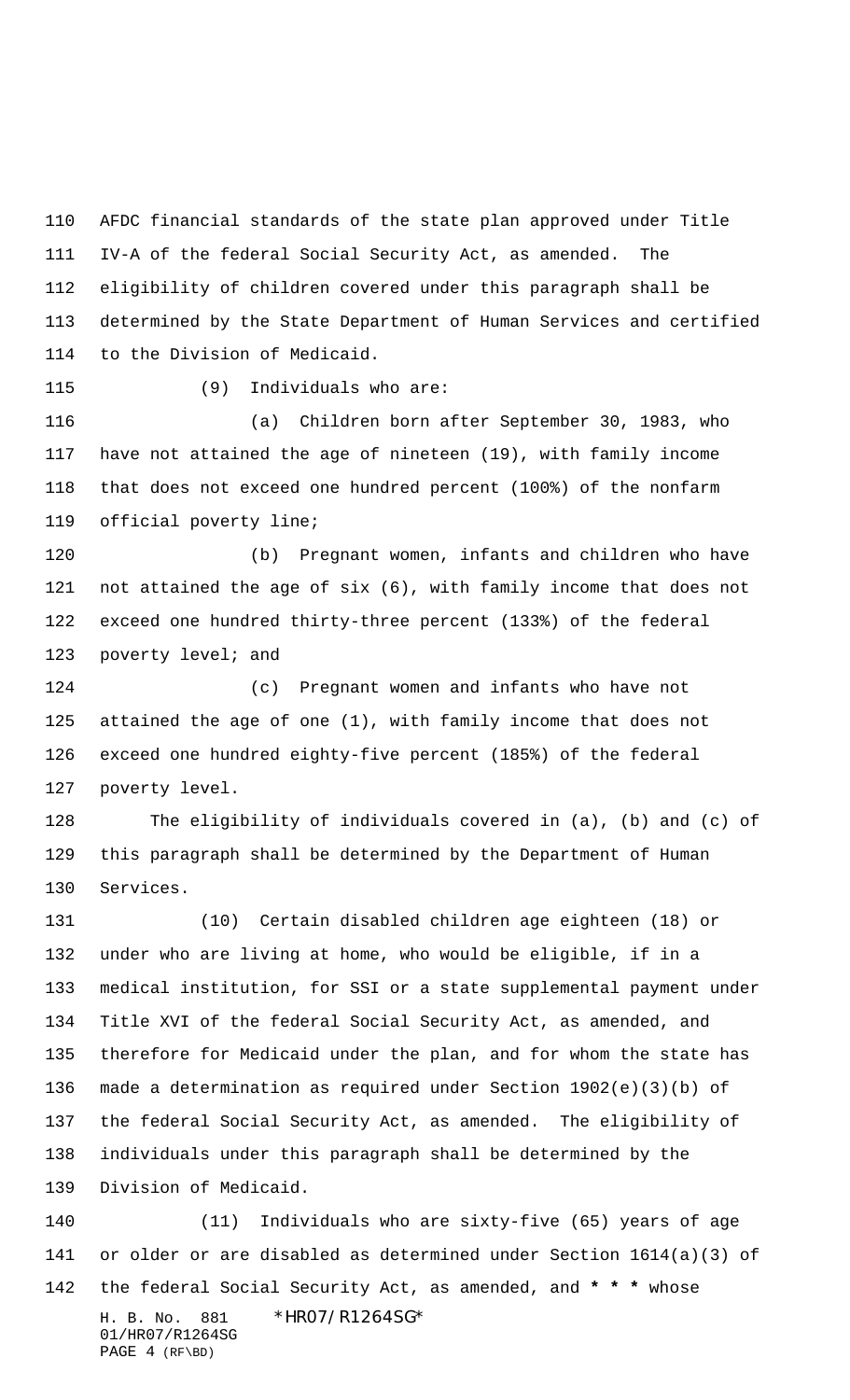income does not exceed one hundred thirty-five percent (135%) of the nonfarm official poverty line as defined by the Office of Management and Budget and revised annually, and whose resources do 146 not exceed those established by the Division of Medicaid.

 The eligibility of individuals covered under this paragraph shall be determined by the Division of Medicaid, and such individuals determined eligible shall receive the same Medicaid services as other categorical eligible individuals.

 (12) Individuals who are qualified Medicare beneficiaries (QMB) entitled to Part A Medicare as defined under Section 301, Public Law 100-360, known as the Medicare Catastrophic Coverage Act of 1988, and whose income does not exceed one hundred percent (100%) of the nonfarm official poverty line as defined by the Office of Management and Budget and revised annually.

 The eligibility of individuals covered under this paragraph shall be determined by the Division of Medicaid, and such individuals determined eligible shall receive Medicare cost-sharing expenses only as more fully defined by the Medicare Catastrophic Coverage Act of 1988 and the Balanced Budget Act of 1997.

 (13) (a) Individuals who are entitled to Medicare Part A as defined in Section 4501 of the Omnibus Budget Reconciliation Act of 1990, and whose income does not exceed one hundred twenty percent (120%) of the nonfarm official poverty line as defined by the Office of Management and Budget and revised annually. Eligibility for Medicaid benefits is limited to full payment of Medicare Part B premiums.

H. B. No. 881 \*HR07/R1264SG\* 01/HR07/R1264SG PAGE 5 (RF\BD) (b) Individuals entitled to Part A of Medicare, with income above one hundred twenty percent (120%), but less than one hundred thirty-five percent (135%) of the federal poverty level, and not otherwise eligible for Medicaid. Eligibility for Medicaid benefits is limited to full payment of Medicare Part B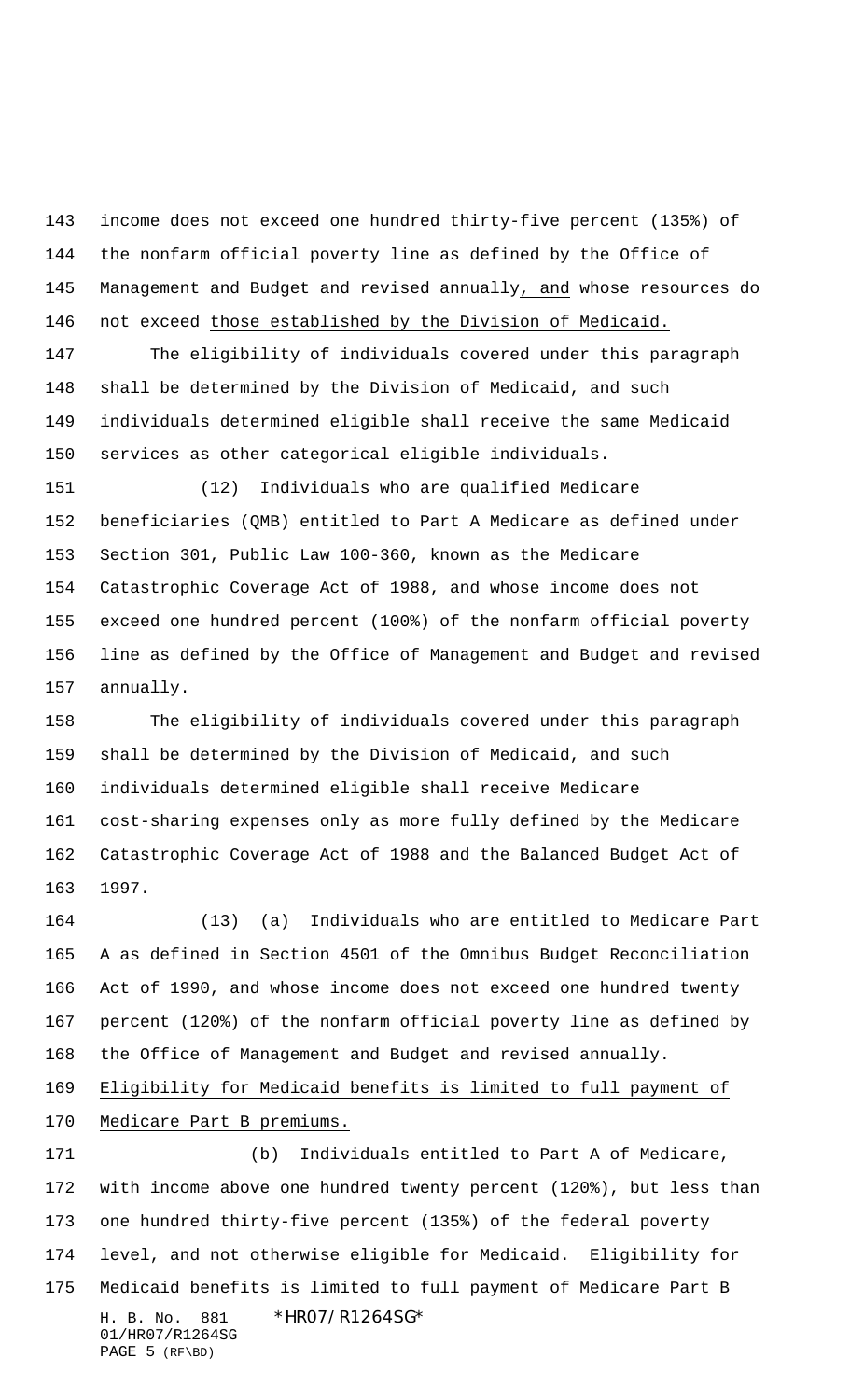premiums. The number of eligible individuals is limited by the availability of the federal capped allocation at one hundred percent (100%) of federal matching funds, as more fully defined in the Balanced Budget Act of 1997.

 (c) Individuals entitled to Part A of Medicare, with income of at least one hundred thirty-five percent (135%), but not exceeding one hundred seventy-five percent (175%) of the federal poverty level, and not otherwise eligible for Medicaid. Eligibility for Medicaid benefits is limited to partial payment of Medicare Part B premiums. The number of eligible individuals is limited by the availability of the federal capped allocation of one hundred percent (100%) federal matching funds, as more fully defined in the Balanced Budget Act of 1997.

 The eligibility of individuals covered under this paragraph shall be determined by the Division of Medicaid.

PAGE 6 (RF\BD)

(14) [Deleted]

 (15) Disabled workers who are eligible to enroll in Part A Medicare as required by Public Law 101-239, known as the Omnibus Budget Reconciliation Act of 1989, and whose income does not exceed two hundred percent (200%) of the federal poverty level as determined in accordance with the Supplemental Security Income (SSI) program. The eligibility of individuals covered under this paragraph shall be determined by the Division of Medicaid and such individuals shall be entitled to buy-in coverage of Medicare Part A premiums only under the provisions of this paragraph (15).

H. B. No. 881 \*HR07/R1264SG\* 01/HR07/R1264SG (16) In accordance with the terms and conditions of approved Title XIX waiver from the United States Department of Health and Human Services, persons provided home- and community-based services who are physically disabled and certified by the Division of Medicaid as eligible due to applying the income and deeming requirements as if they were institutionalized. (17) In accordance with the terms of the federal Personal Responsibility and Work Opportunity Reconciliation Act of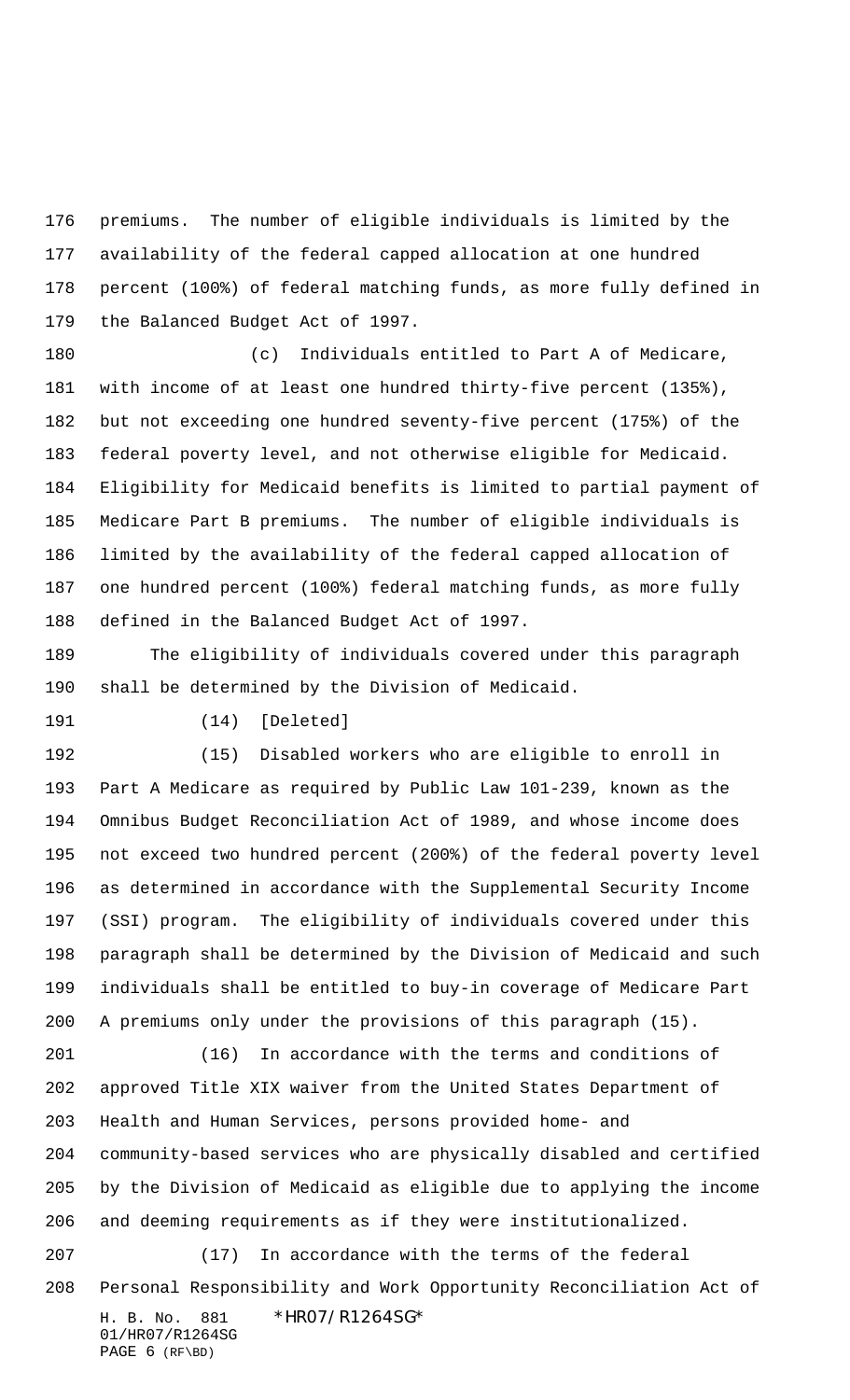1996 (Public Law 104-193), persons who become ineligible for assistance under Title IV-A of the federal Social Security Act, as amended, because of increased income from or hours of employment of the caretaker relative or because of the expiration of the applicable earned income disregards, who were eligible for Medicaid for at least three (3) of the six (6) months preceding the month in which such ineligibility begins, shall be eligible for Medicaid assistance for up to twenty-four (24) months; however, Medicaid assistance for more than twelve (12) months may be provided only if a federal waiver is obtained to provide such assistance for more than twelve (12) months and federal and state funds are available to provide such assistance.

 (18) Persons who become ineligible for assistance under Title IV-A of the federal Social Security Act, as amended, as a result, in whole or in part, of the collection or increased collection of child or spousal support under Title IV-D of the federal Social Security Act, as amended, who were eligible for Medicaid for at least three (3) of the six (6) months immediately preceding the month in which such ineligibility begins, shall be eligible for Medicaid for an additional four (4) months beginning with the month in which such ineligibility begins.

 (19) Disabled workers, whose incomes are above the Medicaid eligibility limits, but below two hundred fifty percent (250%) of the federal poverty level, shall be allowed to purchase Medicaid coverage on a sliding fee scale developed by the Division of Medicaid.

H. B. No. 881 \*HR07/R1264SG\* (20) Medicaid eligible children under age eighteen (18) shall remain eligible for Medicaid benefits until the end of a period of twelve (12) months following an eligibility determination, or until such time that the individual exceeds age eighteen (18). (21) Women of childbearing age whose family income does not exceed one hundred eighty-five percent (185%) of the federal

01/HR07/R1264SG PAGE 7 (RF\BD)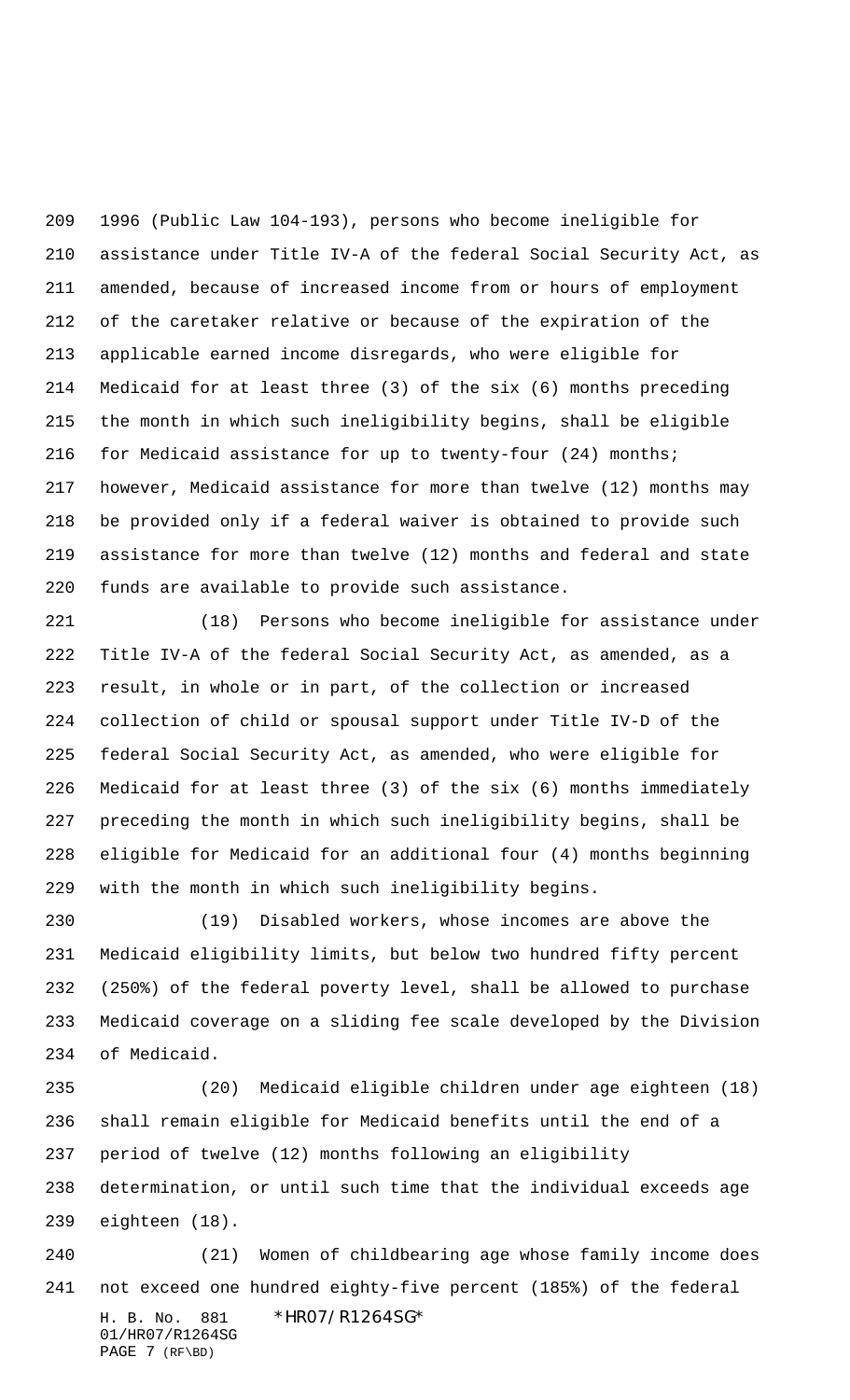poverty level. The eligibility of individuals covered under this paragraph (21) shall be determined by the Division of Medicaid, and those individuals determined eligible shall only receive family planning services covered under Section 43-13-117(13) and not any other services covered under Medicaid. However, any individual eligible under this paragraph (21) who is also eligible under any other provision of this section shall receive the benefits to which he or she is entitled under that other provision, in addition to family planning services covered under Section 43-13-117(13).

 The Division of Medicaid shall apply to the United States Secretary of Health and Human Services for a federal waiver of the applicable provisions of Title XIX of the federal Social Security Act, as amended, and any other applicable provisions of federal law as necessary to allow for the implementation of this paragraph (21). The provisions of this paragraph (21) shall be implemented from and after the date that the Division of Medicaid receives the federal waiver.

 (22) Persons who are workers with a potentially severe disability, as determined by the division, shall be allowed to purchase Medicaid coverage. The term "worker with a potentially severe disability" means a person who is at least sixteen (16) years of age but under sixty-five (65) years of age, who has a physical or mental impairment that is reasonably expected to cause the person to become blind or disabled as defined under Section 1614(a) of the federal Social Security Act, as amended, if the person does not receive items and services provided under Medicaid.

H. B. No. 881 \*HR07/R1264SG\* 01/HR07/R1264SG PAGE 8 (RF\BD) The eligibility of persons under this paragraph (22) shall be conducted as a demonstration project that is consistent with Section 204 of the Ticket to Work and Work Incentives Improvement Act of 1999, Public Law 106-170, for a certain number of persons as specified by the division. The eligibility of individuals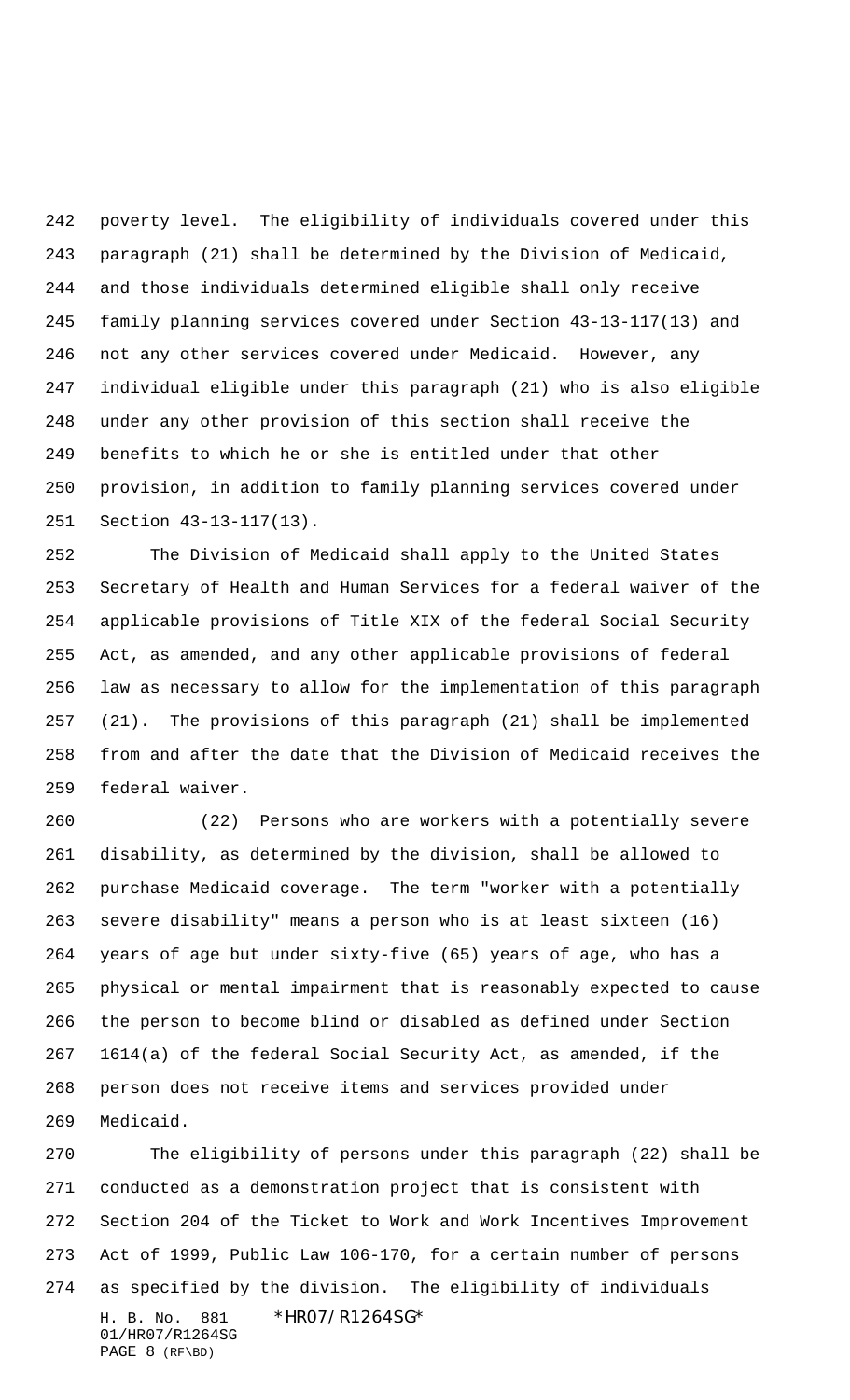covered under this paragraph (22) shall be determined by the Division of Medicaid.

 The Division of Medicaid shall apply to the United States Secretary of Health and Human Services for a federal waiver of the applicable provisions of Title XIX of the federal Social Security Act, as amended, and any other applicable provisions of federal law as necessary to allow for the implementation of this paragraph (22). The provisions of this paragraph (22) shall be implemented from and after the date that the Division of Medicaid receives the federal waiver.

 (23) Children certified by the Mississippi Department of Human Services for whom the state and county human services agency has custody and financial responsibility who are in foster care on their eighteenth birthday as reported by the Mississippi Department of Human Services shall be certified Medicaid eligible by the Division of Medicaid until their twenty-first birthday. (24) Individuals who have not attained age sixty-five (65), are not otherwise covered by creditable coverage as defined in the Public Health Services Act, and have been screened for

breast and cervical cancer under the Centers for Disease Control

and Prevention Breast and Cervical Cancer Early Detection Program

established under Title XV of the Public Health Service Act in

accordance with the requirements of that act and who need

treatment for breast or cervical cancer. Eligibility of

individuals under this paragraph (24) shall be determined by the

- Division of Medicaid.
- (25) Individuals who would be eligible for services in

a nursing home but who live in a noninstitutional setting, whose

income does not exceed the amount prescribed by federal regulation

for nursing home care, and who regularly expend more than fifty

- percent (50%) of their monthly income on prescription drugs and
- over-the-counter drugs.

H. B. No. 881 \*HR07/R1264SG\* 01/HR07/R1264SG PAGE 9 (RF\BD)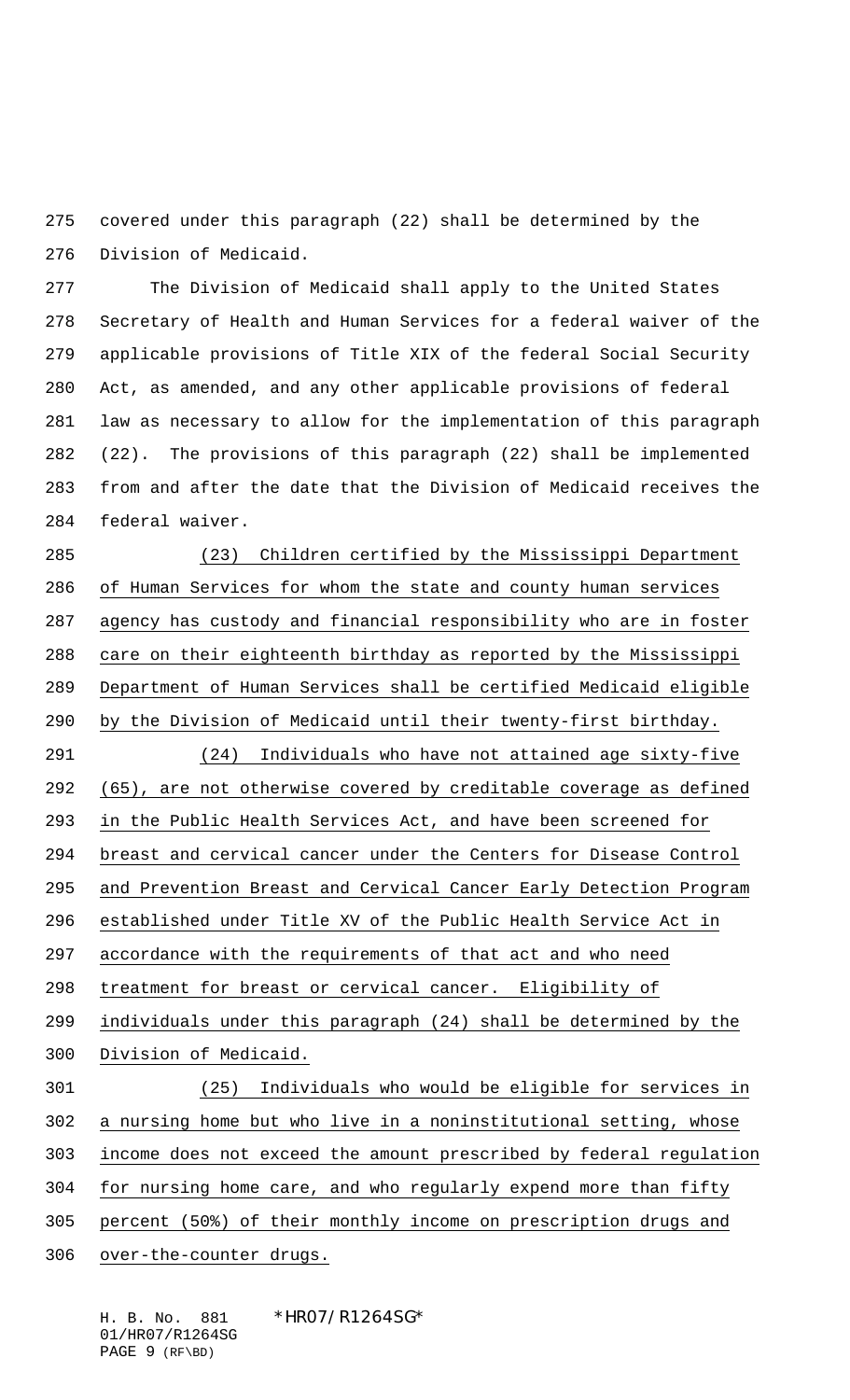H. B. No. 881 \*HR07/R1264SG\* 01/HR07/R1264SG PAGE 10 (RF\BD) The eligibility of individuals covered under this paragraph (25) shall be determined by the Division of Medicaid. The individuals determined eligible shall be eligible only for prescription drugs and over-the-counter drugs covered under Section 43-13-117(9) and not for any other services covered under Section 43-13-117. The Division of Medicaid shall apply to the United States Secretary of Health and Human Services for a federal waiver of the applicable provisions of Title XIX of the federal Social Security Act, as amended, and any other applicable provisions of federal law as necessary to allow for the implementation of this paragraph (25). The provisions of this paragraph (25) shall be implemented from and after the date that the Division of Medicaid receives the federal waiver. SECTION 2. Section 43-13-117, Mississippi Code of 1972, as amended by House Bill No. 1000, Senate Bill No. 2424 and Senate Bill No. 2754, 2001 Regular Session, is amended as follows: 43-13-117. Medical assistance as authorized by this article shall include payment of part or all of the costs, at the discretion of the division or its successor, with approval of the Governor, of the following types of care and services rendered to eligible applicants who shall have been determined to be eligible for such care and services, within the limits of state appropriations and federal matching funds: (1) Inpatient hospital services. (a) The division shall allow thirty (30) days of inpatient hospital care annually for all Medicaid recipients. Precertification of inpatient days must be obtained as required by the division. The division shall be authorized to allow unlimited days in disproportionate hospitals as defined by the division for eligible infants under the age of six (6) years. (b) From and after July 1, 1994, the Executive Director of the Division of Medicaid shall amend the Mississippi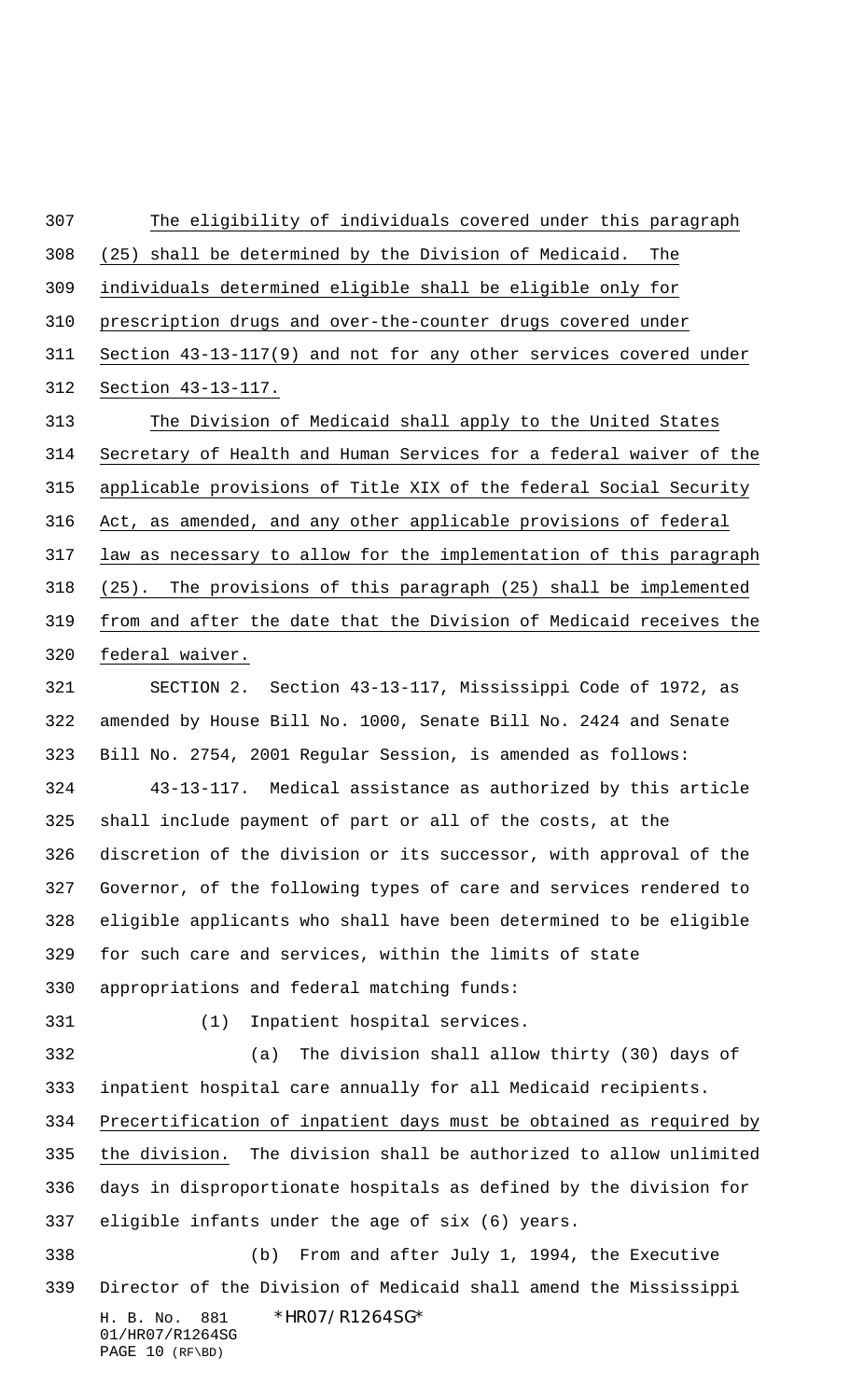Title XIX Inpatient Hospital Reimbursement Plan to remove the occupancy rate penalty from the calculation of the Medicaid Capital Cost Component utilized to determine total hospital costs allocated to the Medicaid program.

 (c) Hospitals will receive an additional payment for the implantable programmable baclofen drug pump used to treat spasticity which is implanted on an inpatient basis. The payment pursuant to written invoice will be in addition to the facility's per diem reimbursement and will represent a reduction of costs on the facility's annual cost report, and shall not exceed Ten Thousand Dollars (\$10,000.00) per year per recipient. This paragraph (c) shall stand repealed on July 1, 2005.

 (2) Outpatient hospital services. Provided that where the same services are reimbursed as clinic services, the division may revise the rate or methodology of outpatient reimbursement to maintain consistency, efficiency, economy and quality of care. The division shall develop a Medicaid-specific cost-to-charge ratio calculation from data provided by hospitals to determine an allowable rate payment for outpatient hospital services, and shall submit a report thereon to the Medical Advisory Committee on or before December 1, 1999. The committee shall make a recommendation on the specific cost-to-charge reimbursement method for outpatient hospital services to the 2000 Regular Session of the Legislature.

(3) Laboratory and x-ray services.

(4) Nursing facility services.

H. B. No. 881 \*HR07/R1264SG\* (a) The division shall make full payment to nursing facilities for each day, not exceeding fifty-two (52) days per year, that a patient is absent from the facility on home leave. Payment may be made for the following home leave days in addition to the fifty-two-day limitation: Christmas, the day before Christmas, the day after Christmas, Thanksgiving, the day before Thanksgiving and the day after Thanksgiving. **\* \* \***

01/HR07/R1264SG PAGE 11 (RF\BD)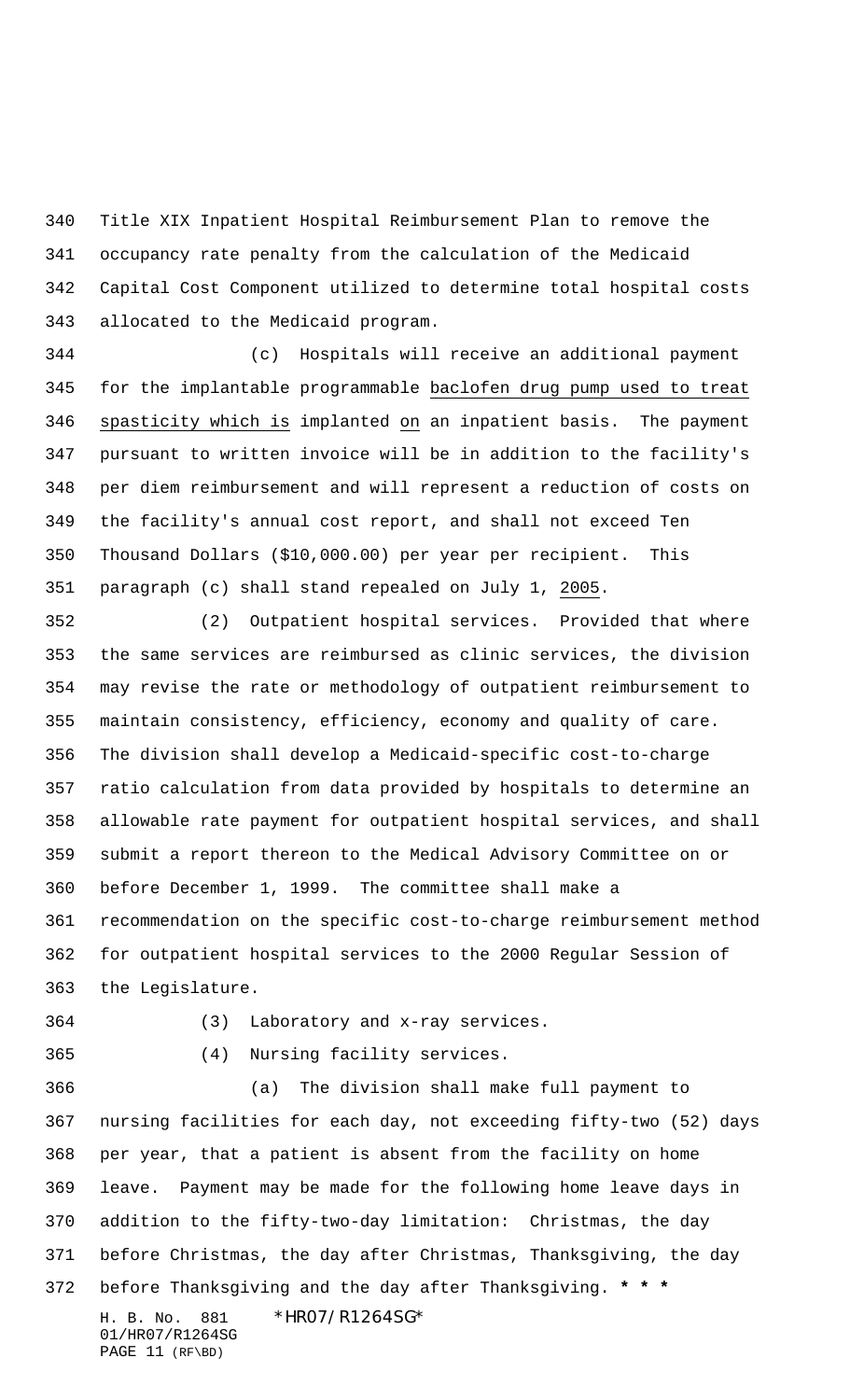(b) From and after July 1, 1997, the division shall implement the integrated case-mix payment and quality monitoring system, which includes the fair rental system for property costs and in which recapture of depreciation is eliminated. The division may reduce the payment for hospital leave and therapeutic home leave days to the lower of the case-mix category as computed for the resident on leave using the assessment being utilized for payment at that point in time, or a case-mix score of 1.000 for nursing facilities, and shall compute case-mix scores of residents so that only services provided at the nursing facility are considered in calculating a facility's per diem. **\* \* \***

 **\* \* \***

 (c) From and after July 1, 1997, all state-owned nursing facilities shall be reimbursed on a full reasonable cost basis.

H. B. No. 881 \*HR07/R1264SG\* 01/HR07/R1264SG (d) When a facility of a category that does not require a certificate of need for construction and that could not be eligible for Medicaid reimbursement is constructed to nursing facility specifications for licensure and certification, and the facility is subsequently converted to a nursing facility pursuant to a certificate of need that authorizes conversion only and the applicant for the certificate of need was assessed an application review fee based on capital expenditures incurred in constructing the facility, the division shall allow reimbursement for capital expenditures necessary for construction of the facility that were incurred within the twenty-four (24) consecutive calendar months immediately preceding the date that the certificate of need authorizing such conversion was issued, to the same extent that reimbursement would be allowed for construction of a new nursing facility pursuant to a certificate of need that authorizes such construction. The reimbursement authorized in this subparagraph (d) may be made only to facilities the construction of which was

PAGE 12 (RF\BD)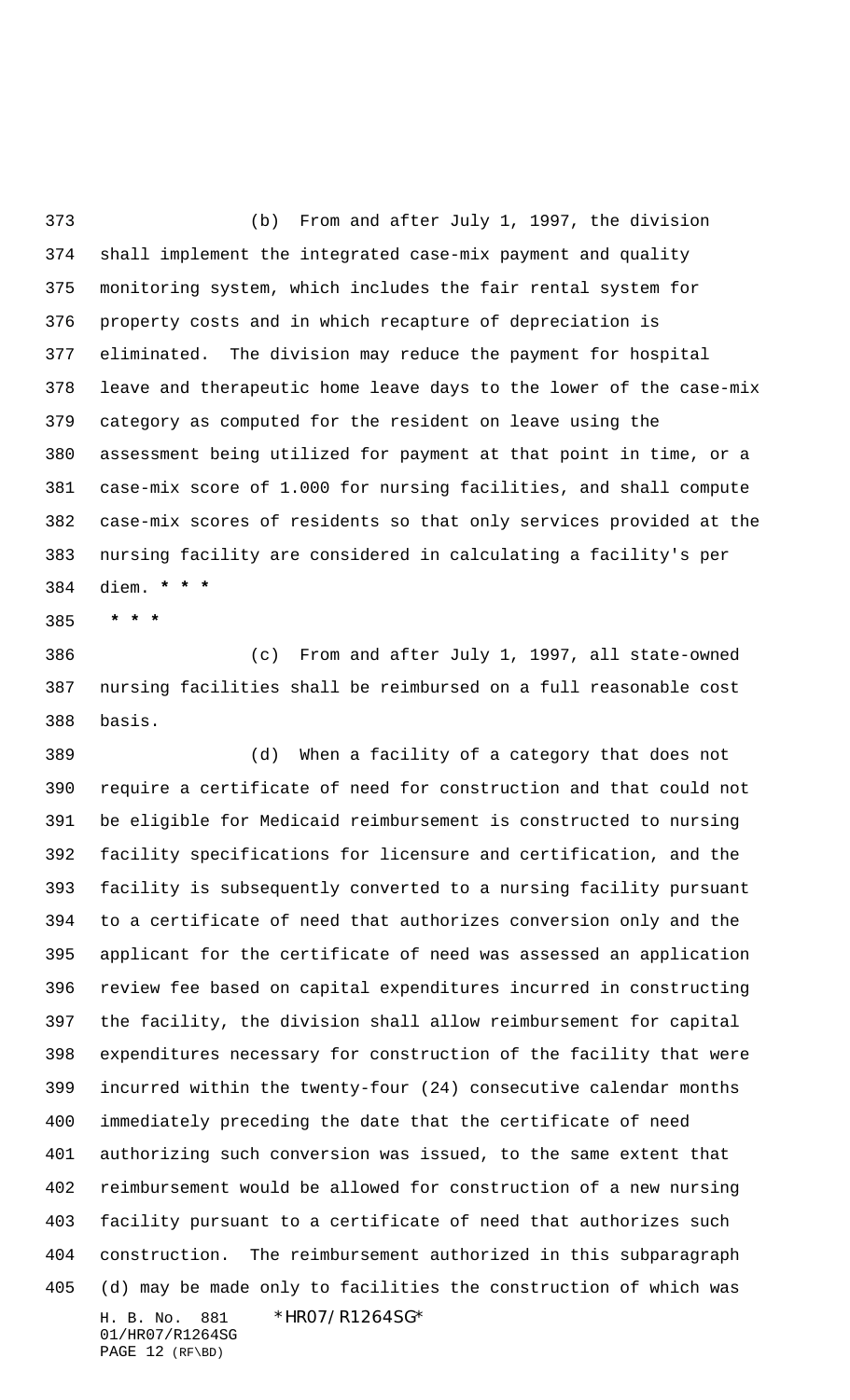completed after June 30, 1989. Before the division shall be authorized to make the reimbursement authorized in this subparagraph (d), the division first must have received approval from the Health Care Financing Administration of the United States Department of Health and Human Services of the change in the state Medicaid plan providing for such reimbursement.

 (e) The division shall develop and implement, not later than January 1, 2001, a case-mix payment add-on determined by time studies and other valid statistical data which will reimburse a nursing facility for the additional cost of caring for a resident who has a diagnosis of Alzheimer's or other related dementia and exhibits symptoms that require special care. Any such case-mix add-on payment shall be supported by a determination of additional cost. The division shall also develop and implement as part of the fair rental reimbursement system for nursing facility beds, an Alzheimer's resident bed depreciation enhanced reimbursement system which will provide an incentive to encourage nursing facilities to convert or construct beds for residents with Alzheimer's or other related dementia.

H. B. No. 881 \*HR07/R1264SG\* 01/HR07/R1264SG (f) The Division of Medicaid shall develop and implement a referral process for long-term care alternatives for Medicaid beneficiaries and applicants. No Medicaid beneficiary shall be admitted to a Medicaid-certified nursing facility unless a licensed physician certifies that nursing facility care is appropriate for that person on a standardized form to be prepared and provided to nursing facilities by the Division of Medicaid. The physician shall forward a copy of that certification to the Division of Medicaid within twenty-four (24) hours after it is signed by the physician. Any physician who fails to forward the certification to the Division of Medicaid within the time period specified in this paragraph shall be ineligible for Medicaid reimbursement for any physician's services performed for the applicant. The Division of Medicaid shall determine, through an

PAGE 13 (RF\BD)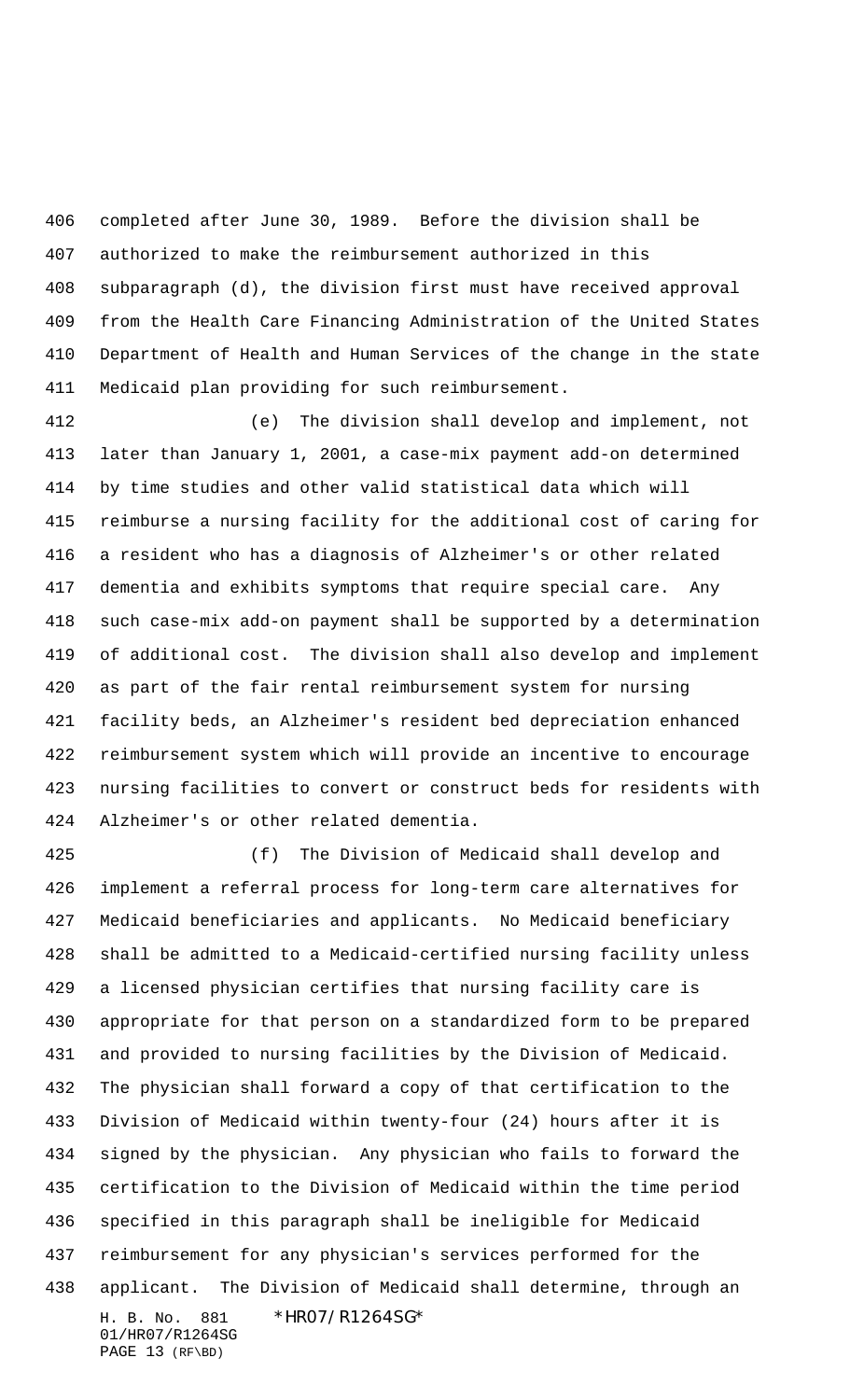assessment of the applicant conducted within two (2) business days after receipt of the physician's certification, whether the applicant also could live appropriately and cost-effectively at home or in some other community-based setting if home- or community-based services were available to the applicant. The time limitation prescribed in this paragraph shall be waived in cases of emergency. If the Division of Medicaid determines that a home- or other community-based setting is appropriate and cost-effective, the division shall:

 (i) Advise the applicant or the applicant's legal representative that a home- or other community-based setting is appropriate;

 (ii) Provide a proposed care plan and inform the applicant or the applicant's legal representative regarding the degree to which the services in the care plan are available in a home- or in other community-based setting rather than nursing 455 facility care; and

 (iii) Explain that such plan and services are available only if the applicant or the applicant's legal representative chooses a home- or community-based alternative to nursing facility care, and that the applicant is free to choose nursing facility care.

 The Division of Medicaid may provide the services described in this paragraph (f) directly or through contract with case managers from the local Area Agencies on Aging, and shall coordinate long-term care alternatives to avoid duplication with hospital discharge planning procedures.

 Placement in a nursing facility may not be denied by the division if home- or community-based services that would be more appropriate than nursing facility care are not actually available, or if the applicant chooses not to receive the appropriate home-or community-based services.

H. B. No. 881 \*HR07/R1264SG\* 01/HR07/R1264SG PAGE 14 (RF\BD)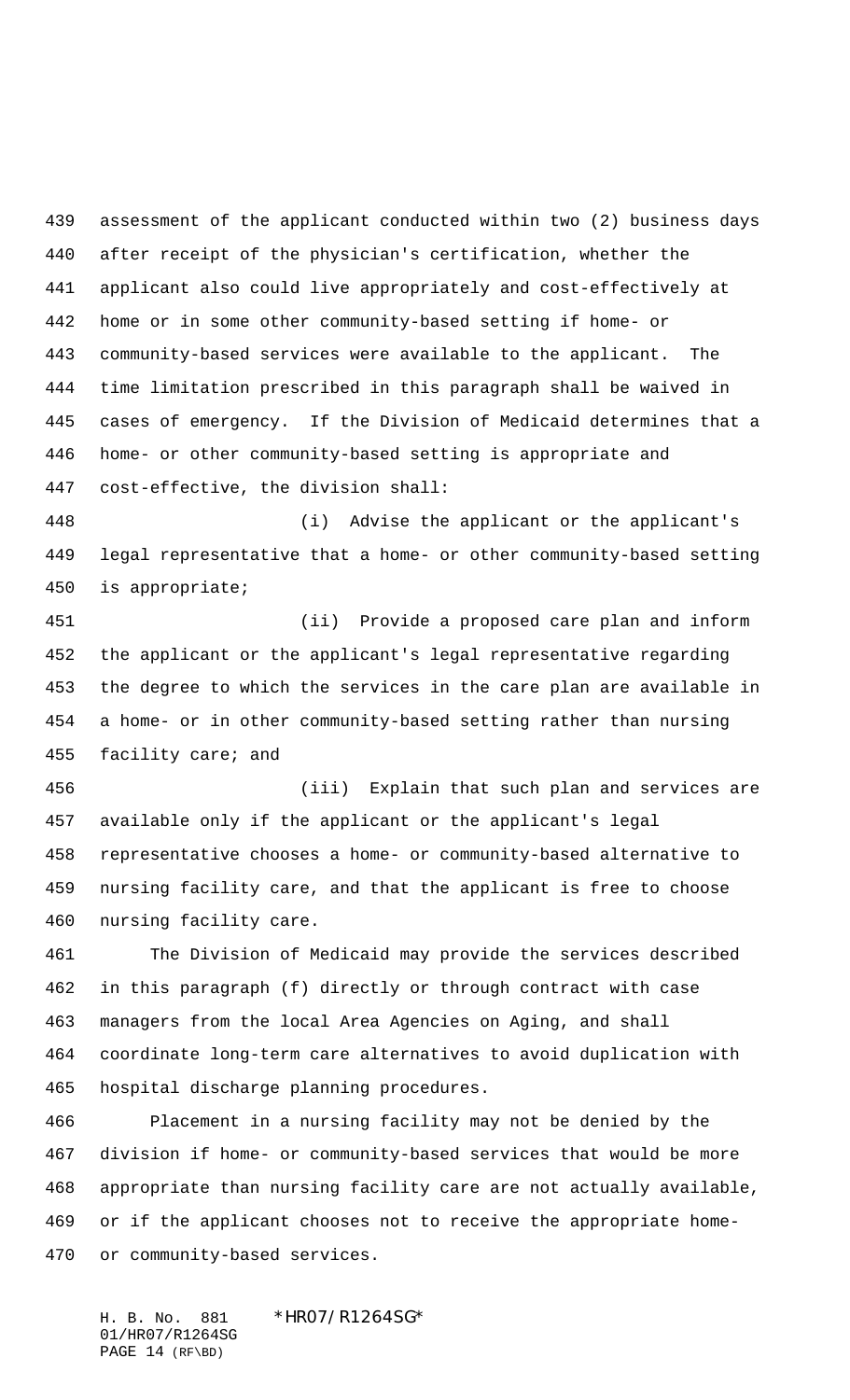The division shall provide an opportunity for a fair hearing under federal regulations to any applicant who is not given the choice of home- or community-based services as an alternative to institutional care.

 The division shall make full payment for long-term care alternative services.

 The division shall apply for necessary federal waivers to assure that additional services providing alternatives to nursing facility care are made available to applicants for nursing facility care.

 (5) Periodic screening and diagnostic services for individuals under age twenty-one (21) years as are needed to identify physical and mental defects and to provide health care treatment and other measures designed to correct or ameliorate defects and physical and mental illness and conditions discovered by the screening services regardless of whether these services are included in the state plan. The division may include in its periodic screening and diagnostic program those discretionary services authorized under the federal regulations adopted to implement Title XIX of the federal Social Security Act, as amended. The division, in obtaining physical therapy services, occupational therapy services, and services for individuals with speech, hearing and language disorders, may enter into a cooperative agreement with the State Department of Education for the provision of such services to handicapped students by public school districts using state funds which are provided from the appropriation to the Department of Education to obtain federal matching funds through the division. The division, in obtaining medical and psychological evaluations for children in the custody of the State Department of Human Services may enter into a cooperative agreement with the State Department of Human Services for the provision of such services using state funds which are

H. B. No. 881 \*HR07/R1264SG\* 01/HR07/R1264SG PAGE 15 (RF\BD)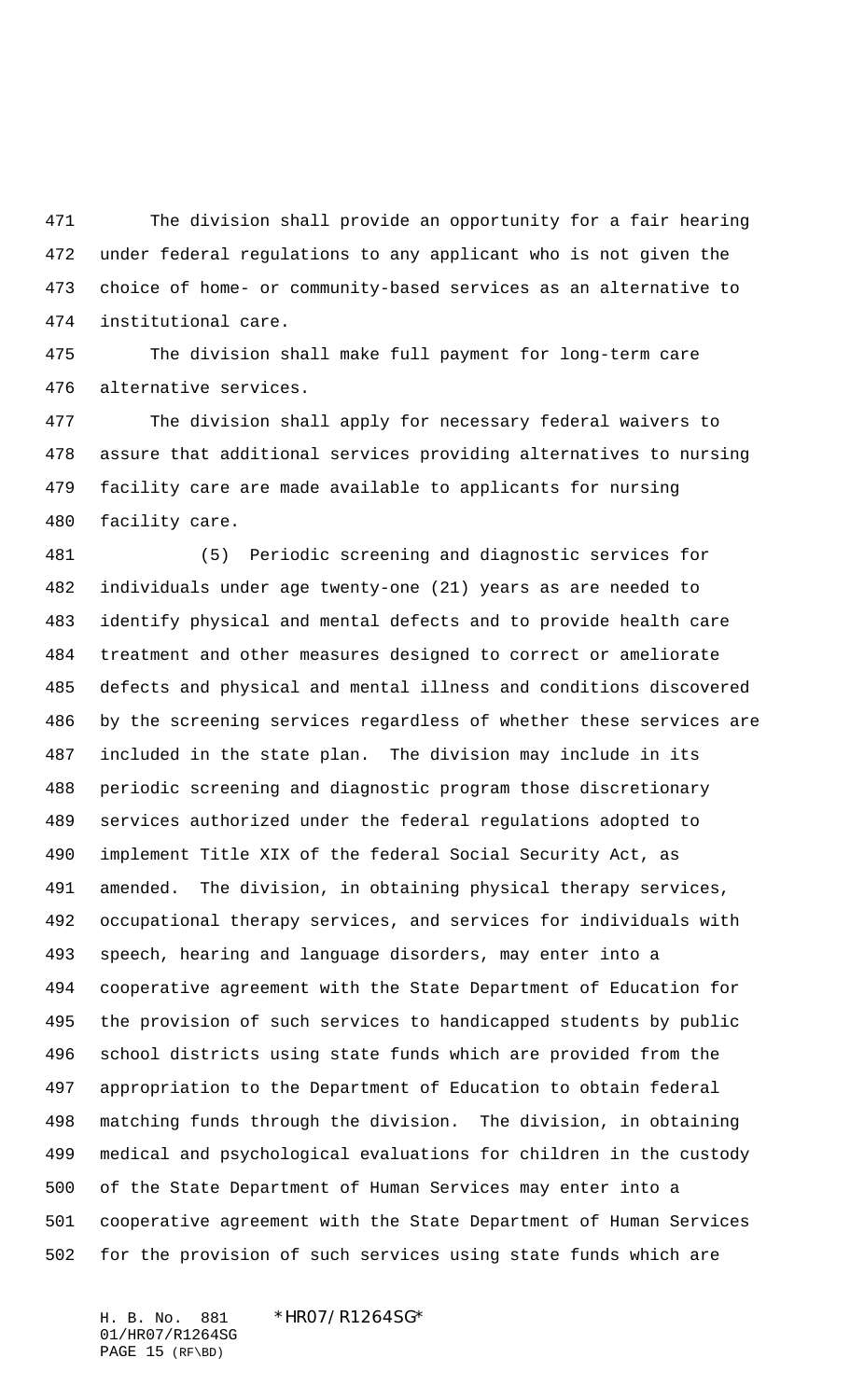provided from the appropriation to the Department of Human Services to obtain federal matching funds through the division.

 On July 1, 1993, all fees for periodic screening and diagnostic services under this paragraph (5) shall be increased by twenty-five percent (25%) of the reimbursement rate in effect on June 30, 1993.

 (6) Physician's services. The division shall allow twelve (12) physician visits annually. All fees for physicians' services that are covered only by Medicaid shall be reimbursed at ninety percent (90%) of the rate established on January 1, 1999, and as adjusted each January thereafter, under Medicare (Title XVIII of the Social Security Act, as amended), and which shall in no event be less than seventy percent (70%) of the rate established on January 1, 1994. All fees for physicians' services that are covered by both Medicare and Medicaid shall be reimbursed at ten percent (10%) of the adjusted Medicare payment established on January 1, 1999, and as adjusted each January thereafter, under Medicare (Title XVIII of the Social Security Act, as amended), and which shall in no event be less than seventy percent (70%) of the adjusted Medicare payment established on January 1, 1994.

 (7) (a) Home health services for eligible persons, not to exceed in cost the prevailing cost of nursing facility services, not to exceed sixty (60) visits per year. All home health visits must be precertified as required by the division.

(b) Repealed.

H. B. No. 881 \*HR07/R1264SG\* 01/HR07/R1264SG (8) Emergency medical transportation services. On January 1, 1994, emergency medical transportation services shall be reimbursed at seventy percent (70%) of the rate established under Medicare (Title XVIII of the Social Security Act, as amended). "Emergency medical transportation services" shall mean, but shall not be limited to, the following services by a properly permitted ambulance operated by a properly licensed provider in accordance with the Emergency Medical Services Act of 1974

PAGE 16 (RF\BD)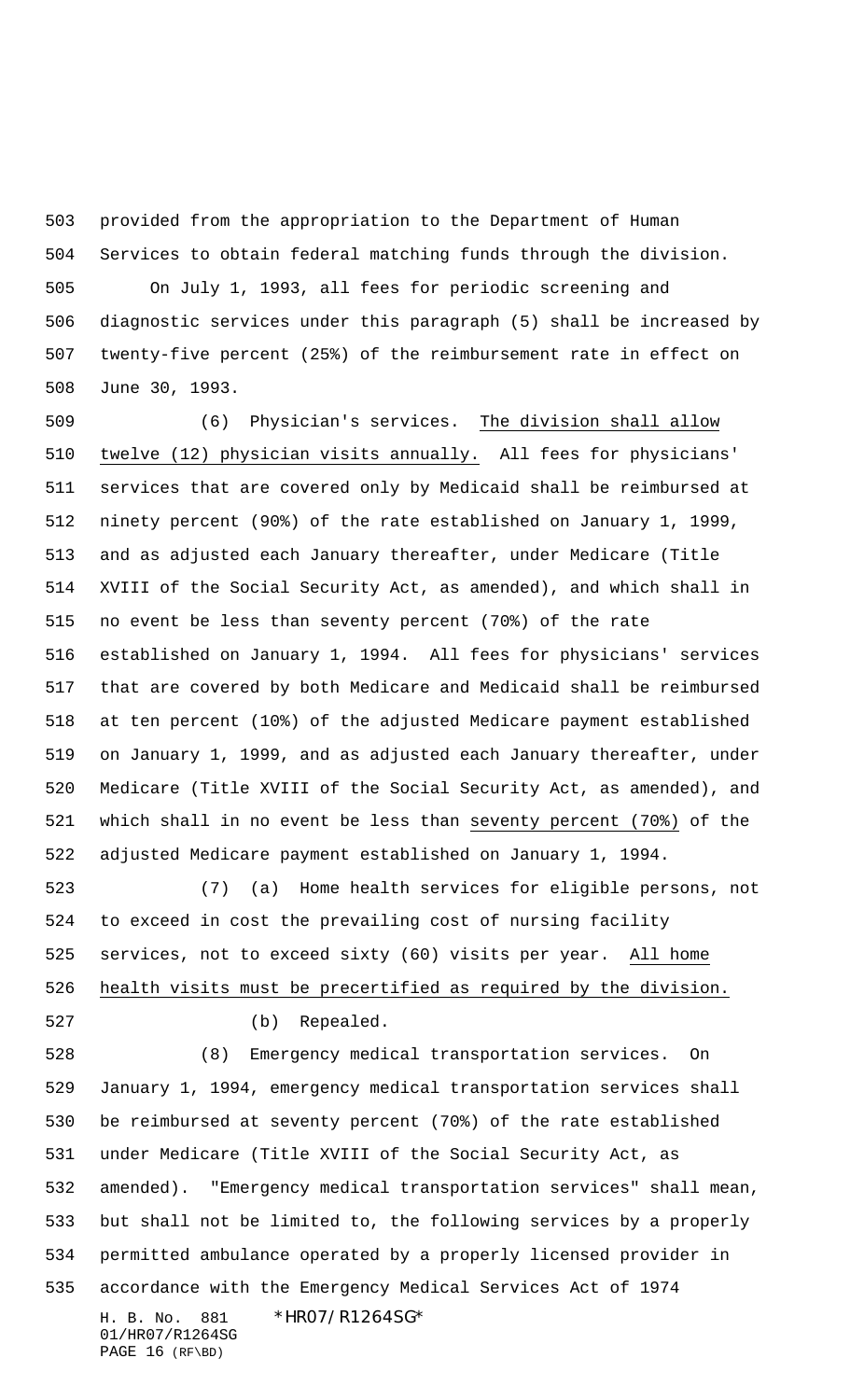(Section 41-59-1 et seq.): (i) basic life support, (ii) advanced life support, (iii) mileage, (iv) oxygen, (v) intravenous fluids, (vi) disposable supplies, (vii) similar services.

 (9) Legend and other drugs as may be determined by the division. The division may implement a program of prior approval for drugs to the extent permitted by law. Payment by the division for covered multiple source drugs shall be limited to the lower of the upper limits established and published by the Health Care Financing Administration (HCFA) plus a dispensing fee of Four Dollars and Ninety-one Cents (\$4.91), or the estimated acquisition cost (EAC) as determined by the division plus a dispensing fee of Four Dollars and Ninety-one Cents (\$4.91), or the providers' usual and customary charge to the general public. The division shall allow ten (10) prescriptions per month for noninstitutionalized Medicaid recipients. **\* \* \***

 Payment for other covered drugs, other than multiple source drugs with HCFA upper limits, shall not exceed the lower of the estimated acquisition cost as determined by the division plus a dispensing fee of Four Dollars and Ninety-one Cents (\$4.91) or the providers' usual and customary charge to the general public.

 Payment for nonlegend or over-the-counter drugs covered on the division's formulary shall be reimbursed at the lower of the division's estimated shelf price or the providers' usual and customary charge to the general public. No dispensing fee shall be paid.

 The division shall develop and implement a program of payment for additional pharmacist services, with payment to be based on demonstrated savings, but in no case shall the total payment exceed twice the amount of the dispensing fee.

H. B. No. 881 \*HR07/R1264SG\* 01/HR07/R1264SG PAGE 17 (RF\BD) As used in this paragraph (9), "estimated acquisition cost" means the division's best estimate of what price providers generally are paying for a drug in the package size that providers buy most frequently. Product selection shall be made in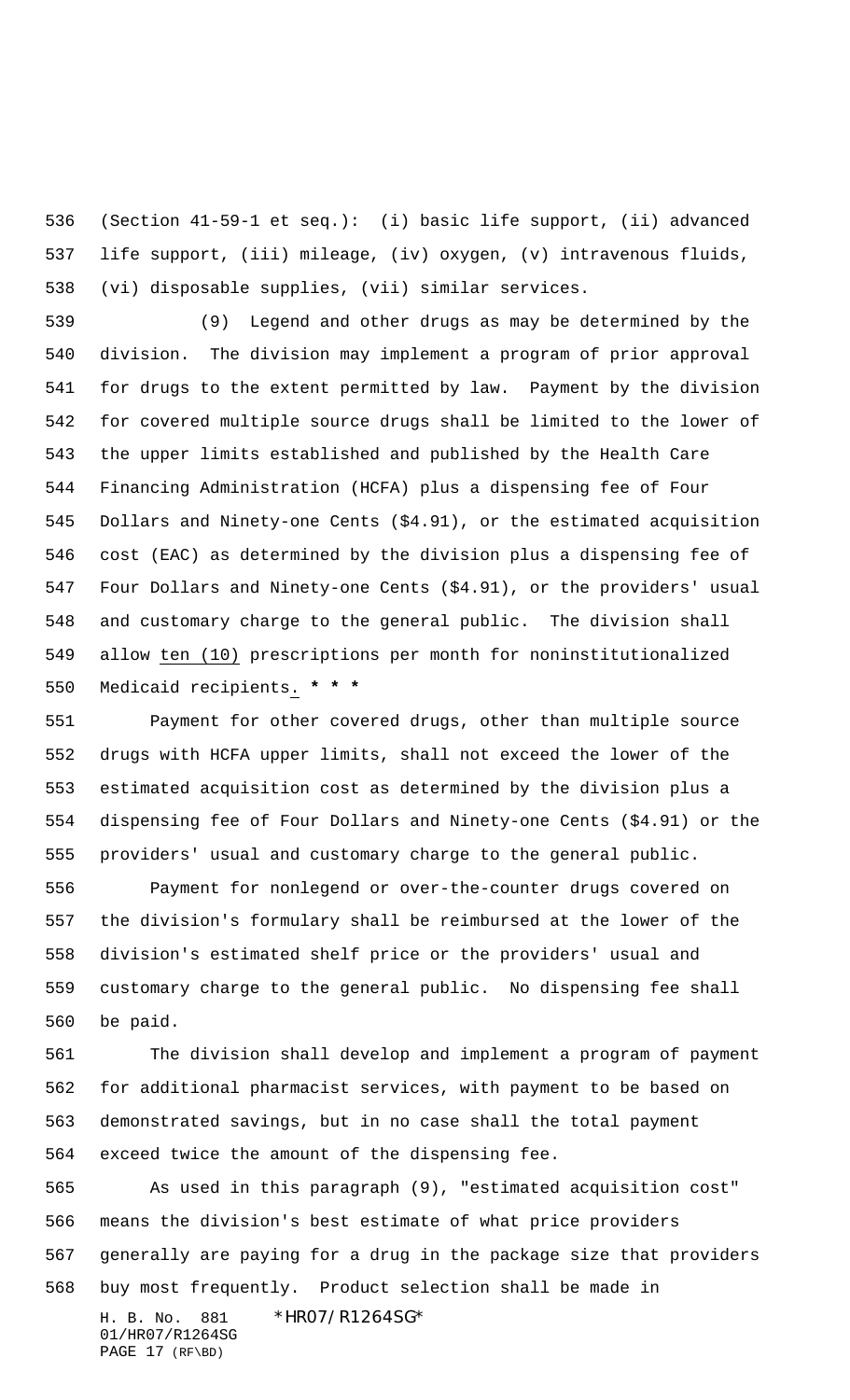compliance with existing state law; however, the division may reimburse as if the prescription had been filled under the generic name. The division may provide otherwise in the case of specified drugs when the consensus of competent medical advice is that trademarked drugs are substantially more effective.

 (10) Dental care that is an adjunct to treatment of an acute medical or surgical condition; services of oral surgeons and dentists in connection with surgery related to the jaw or any structure contiguous to the jaw or the reduction of any fracture of the jaw or any facial bone; and emergency dental extractions and treatment related thereto. On July 1, 1999, all fees for dental care and surgery under authority of this paragraph (10) shall be increased to one hundred sixty percent (160%) of the amount of the reimbursement rate that was in effect on June 30, 1999. It is the intent of the Legislature to encourage more dentists to participate in the Medicaid program.

 (11) Eyeglasses necessitated by reason of eye surgery, and as prescribed by a physician skilled in diseases of the eye or an optometrist, whichever the patient may select, or one (1) pair every three (3) years as prescribed by a physician or an optometrist, whichever the patient may select.

(12) Intermediate care facility services.

 (a) The division shall make full payment to all intermediate care facilities for the mentally retarded for each day, not exceeding eighty-four (84) days per year, that a patient is absent from the facility on home leave. Payment may be made for the following home leave days in addition to the eighty-four-day limitation: Christmas, the day before Christmas, the day after Christmas, Thanksgiving, the day before Thanksgiving and the day after Thanksgiving. **\* \* \***

 (b) All state-owned intermediate care facilities for the mentally retarded shall be reimbursed on a full reasonable

cost basis.

H. B. No. 881 \*HR07/R1264SG\* 01/HR07/R1264SG PAGE 18 (RF\BD)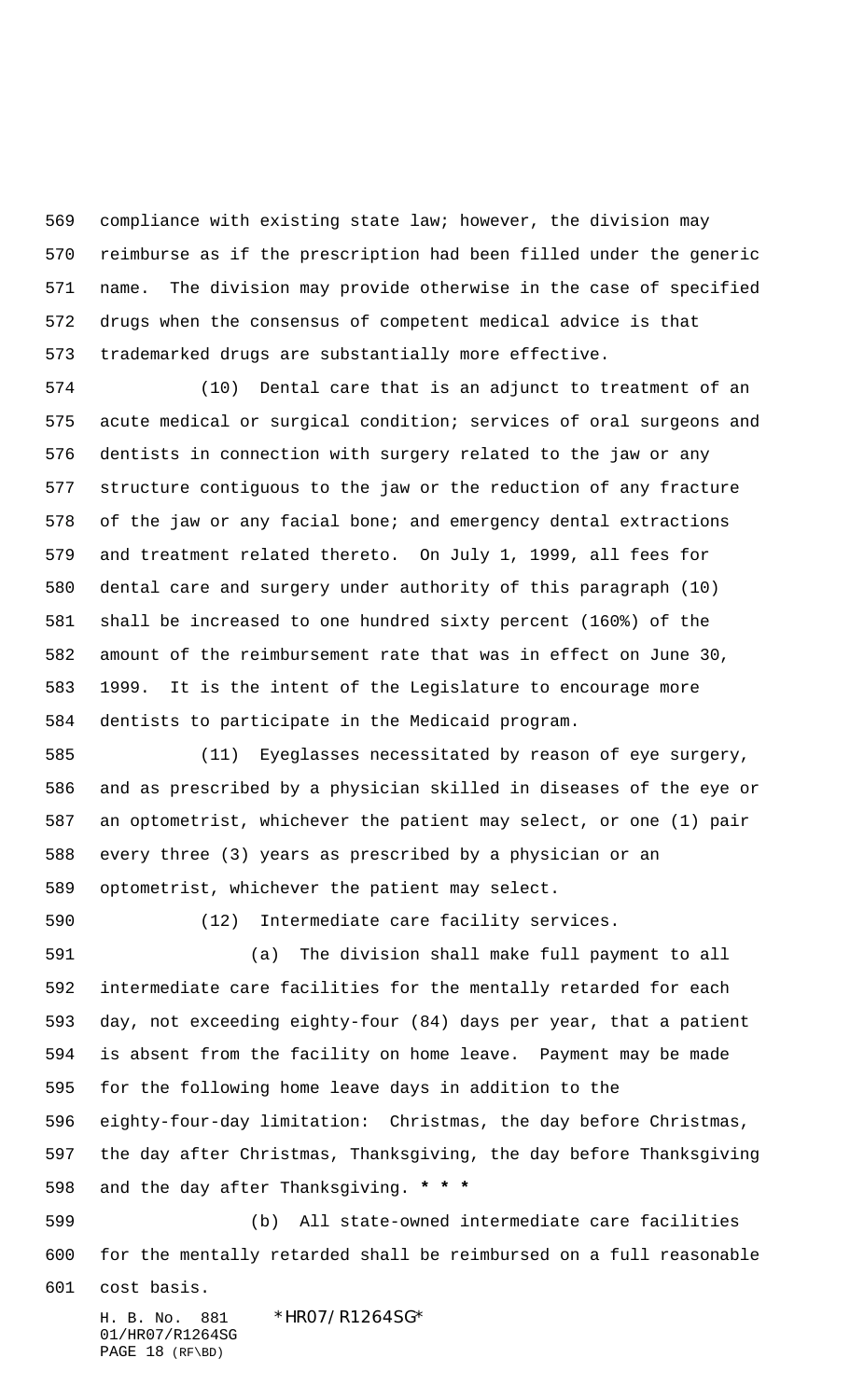**\* \* \***

 (13) Family planning services, including drugs, supplies and devices, when such services are under the supervision of a physician.

 (14) Clinic services. Such diagnostic, preventive, therapeutic, rehabilitative or palliative services furnished to an outpatient by or under the supervision of a physician or dentist in a facility which is not a part of a hospital but which is organized and operated to provide medical care to outpatients. Clinic services shall include any services reimbursed as outpatient hospital services which may be rendered in such a facility, including those that become so after July 1, 1991. On July 1, 1999, all fees for physicians' services reimbursed under authority of this paragraph (14) shall be reimbursed at ninety percent (90%) of the rate established on January 1, 1999, and as adjusted each January thereafter, under Medicare (Title XVIII of the Social Security Act, as amended), and which shall in no event be less than seventy percent (70%) of the rate established on January 1, 1994. All fees for physicians' services that are covered by both Medicare and Medicaid shall be reimbursed at ten percent (10%) of the adjusted Medicare payment established on January 1, 1999, and as adjusted each January thereafter, under Medicare (Title XVIII of the Social Security Act, as amended), and which shall in no event be less than seventy percent (70%) of the adjusted Medicare payment established on January 1, 1994. On July 1, 1999, all fees for dentists' services reimbursed under authority of this paragraph (14) shall be increased to one hundred sixty percent (160%) of the amount of the reimbursement rate that was in effect on June 30, 1999.

H. B. No. 881 \*HR07/R1264SG\* 01/HR07/R1264SG (15) Home- and community-based services, as provided under Title XIX of the federal Social Security Act, as amended, under waivers, subject to the availability of funds specifically appropriated therefor by the Legislature. Payment for such

PAGE 19 (RF\BD)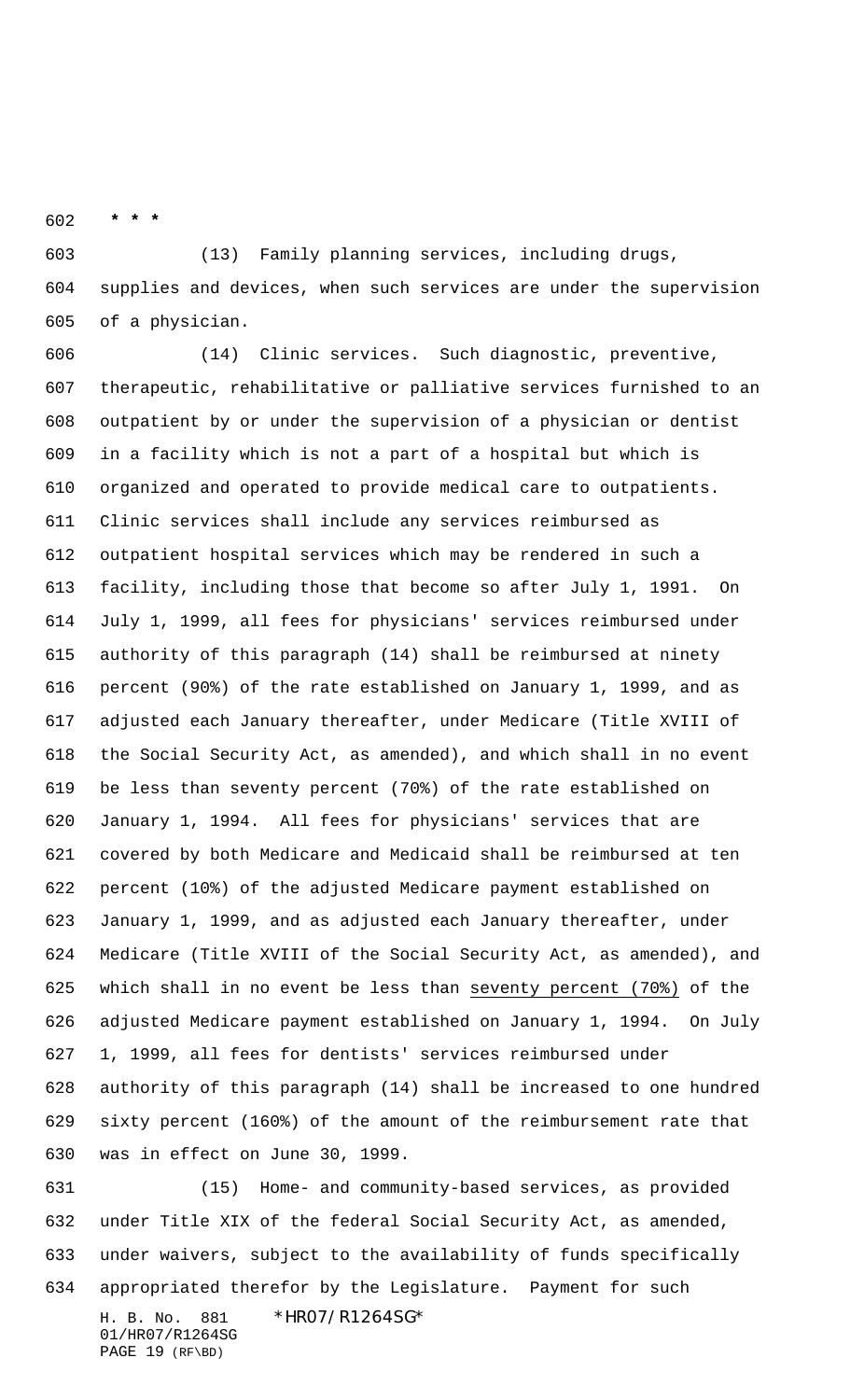services shall be limited to individuals who would be eligible for and would otherwise require the level of care provided in a nursing facility. The home- and community-based services authorized under this paragraph shall be expanded over a five-year period beginning July 1, 1999. The division shall certify case management agencies to provide case management services and provide for home- and community-based services for eligible individuals under this paragraph. The home- and community-based services under this paragraph and the activities performed by certified case management agencies under this paragraph shall be funded using state funds that are provided from the appropriation to the Division of Medicaid and used to match federal funds.

H. B. No. 881 \*HR07/R1264SG\* 01/HR07/R1264SG PAGE 20 (RF\BD) (16) Mental health services. Approved therapeutic and case management services provided by (a) an approved regional mental health/retardation center established under Sections 41-19-31 through 41-19-39, or by another community mental health service provider meeting the requirements of the Department of Mental Health to be an approved mental health/retardation center if determined necessary by the Department of Mental Health, using state funds which are provided from the appropriation to the State Department of Mental Health and used to match federal funds under a cooperative agreement between the division and the department, or (b) a facility which is certified by the State Department of Mental Health to provide therapeutic and case management services, to be reimbursed on a fee for service basis. Any such services provided by a facility described in paragraph (b) must have the prior approval of the division to be reimbursable under this section. After June 30, 1997, mental health services provided by regional mental health/retardation centers established under Sections 41-19-31 through 41-19-39, or by hospitals as defined in Section 41-9-3(a) and/or their subsidiaries and divisions, or by psychiatric residential treatment facilities as defined in Section 43-11-1, or by another community mental health service provider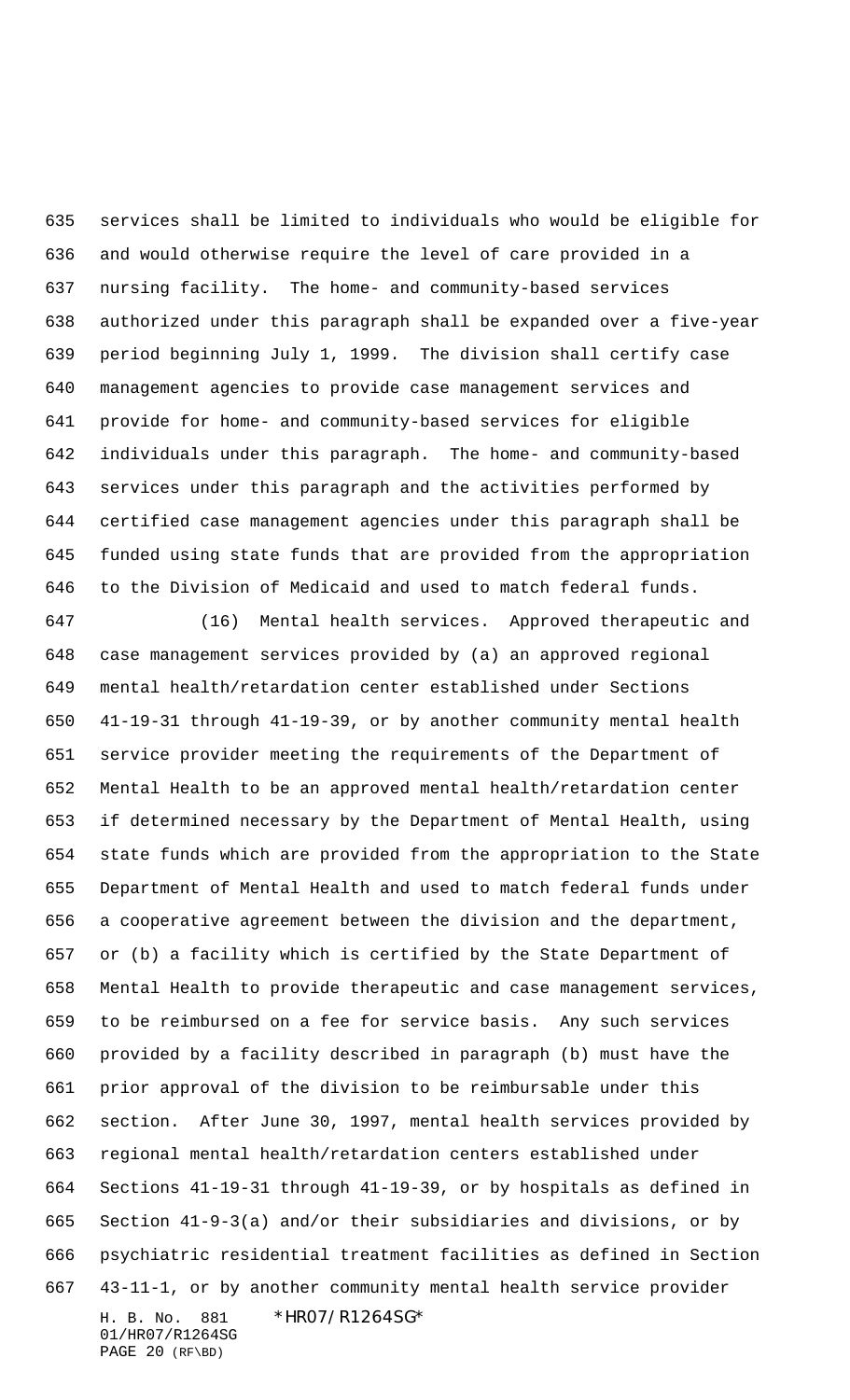meeting the requirements of the Department of Mental Health to be an approved mental health/retardation center if determined necessary by the Department of Mental Health, shall not be included in or provided under any capitated managed care pilot program provided for under paragraph (24) of this section. **\* \* \***

 (17) Durable medical equipment services and medical supplies. Precertification of durable medical equipment and medical supplies must be obtained as required by the division. The Division of Medicaid may require durable medical equipment providers to obtain a surety bond in the amount and to the specifications as established by the Balanced Budget Act of 1997.

 (18) (a) Notwithstanding any other provision of this section to the contrary, the division shall make additional reimbursement to hospitals which serve a disproportionate share of low-income patients and which meet the federal requirements for such payments as provided in Section 1923 of the federal Social Security Act and any applicable regulations. However, from and after January 1, 2000, no public hospital shall participate in the Medicaid disproportionate share program unless the public hospital participates in an intergovernmental transfer program as provided in Section 1903 of the federal Social Security Act and any applicable regulations. Administration and support for participating hospitals shall be provided by the Mississippi Hospital Association.

H. B. No. 881 \*HR07/R1264SG\* 01/HR07/R1264SG PAGE 21 (RF\BD) (b) The division shall establish a Medicare Upper Payment Limits Program as defined in Section 1902 (a) (30) of the federal Social Security Act and any applicable federal regulations. The division shall assess each hospital for the sole purpose of financing the state portion of the Medicare Upper Payment Limits Program. This assessment shall be based on Medicaid utilization, or other appropriate method consistent with federal regulations, and will remain in effect as long as the state participates in the Medicare Upper Payment Limits Program.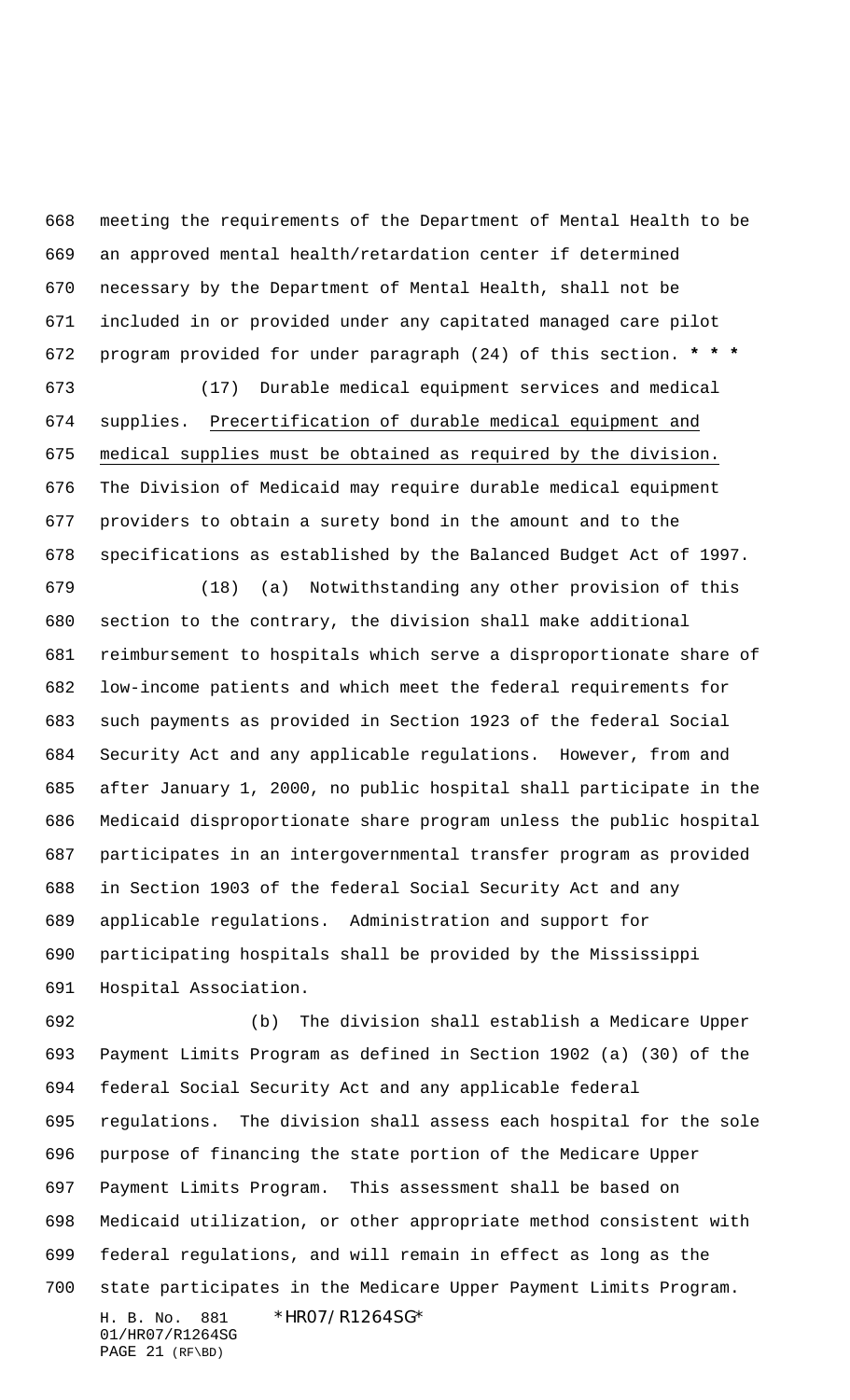The division shall make additional reimbursement to hospitals for the Medicare Upper Payment Limits as defined in Section 1902 (a) (30) of the federal Social Security Act and any applicable federal regulations. This paragraph (b) shall stand repealed from and after July 1, 2005.

 (c) The division shall contract with the Mississippi Hospital Association to provide administrative support for the operation of the disproportionate share hospital program and the Medicare Upper Payment Limits Program. This paragraph (c) shall stand repealed from and after July 1, 2005.

 (19) (a) Perinatal risk management services. The division shall promulgate regulations to be effective from and after October 1, 1988, to establish a comprehensive perinatal system for risk assessment of all pregnant and infant Medicaid recipients and for management, education and follow-up for those who are determined to be at risk. Services to be performed include case management, nutrition assessment/counseling, psychosocial assessment/counseling and health education. The division shall set reimbursement rates for providers in conjunction with the State Department of Health.

 (b) Early intervention system services. The division shall cooperate with the State Department of Health, acting as lead agency, in the development and implementation of a statewide system of delivery of early intervention services, pursuant to Part H of the Individuals with Disabilities Education Act (IDEA). The State Department of Health shall certify annually in writing to the director of the division the dollar amount of state early intervention funds available which shall be utilized as a certified match for Medicaid matching funds. Those funds then shall be used to provide expanded targeted case management services for Medicaid eligible children with special needs who are eligible for the state's early intervention system.

H. B. No. 881 \*HR07/R1264SG\* 01/HR07/R1264SG PAGE 22 (RF\BD) Qualifications for persons providing service coordination shall be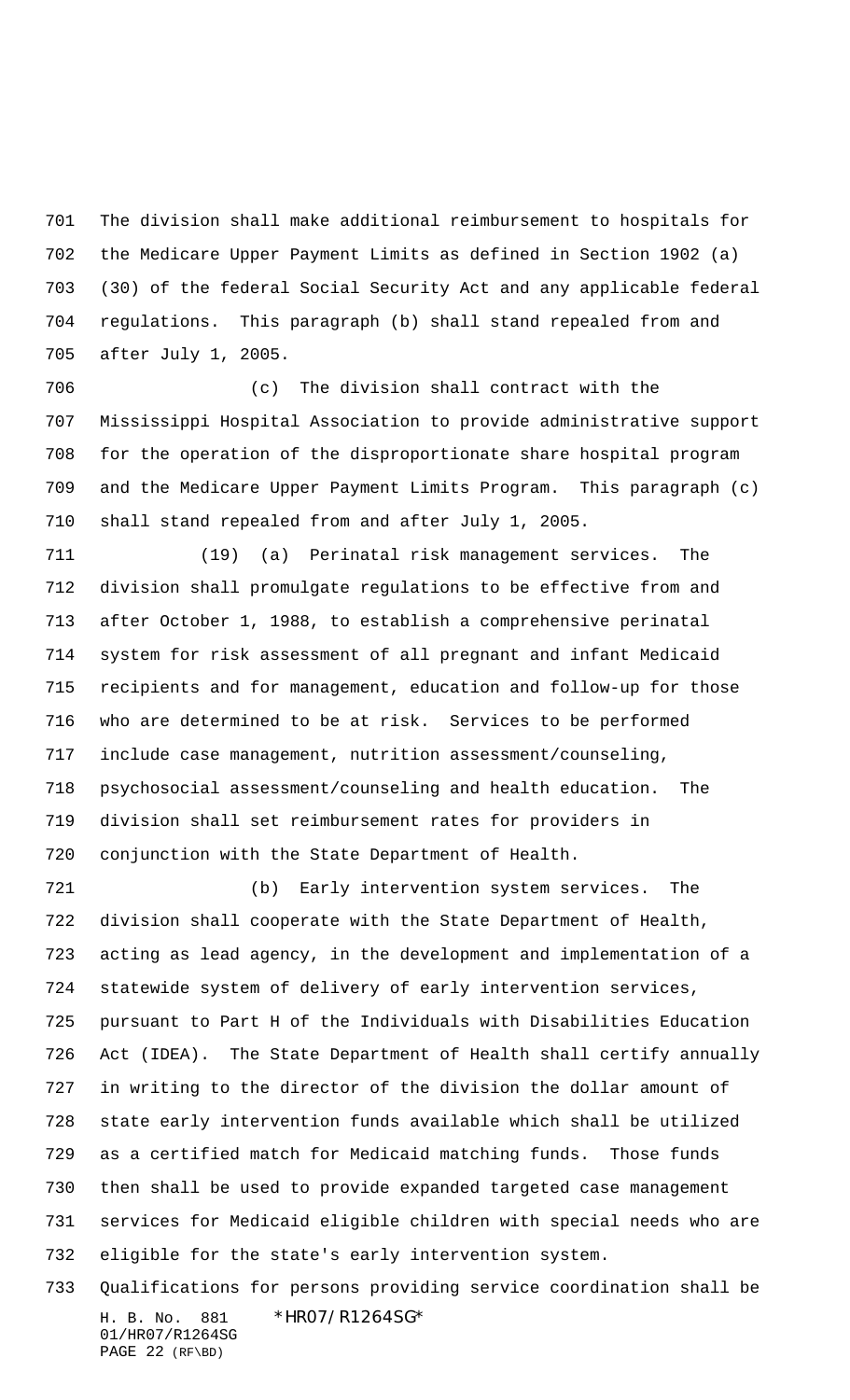determined by the State Department of Health and the Division of Medicaid.

 (20) Home- and community-based services for physically disabled approved services as allowed by a waiver from the United States Department of Health and Human Services for home- and community-based services for physically disabled people using state funds which are provided from the appropriation to the State Department of Rehabilitation Services and used to match federal funds under a cooperative agreement between the division and the department, provided that funds for these services are specifically appropriated to the Department of Rehabilitation Services.

 (21) Nurse practitioner services. Services furnished by a registered nurse who is licensed and certified by the Mississippi Board of Nursing as a nurse practitioner including, but not limited to, nurse anesthetists, nurse midwives, family nurse practitioners, family planning nurse practitioners, pediatric nurse practitioners, obstetrics-gynecology nurse practitioners and neonatal nurse practitioners, under regulations adopted by the division. Reimbursement for such services shall not exceed ninety percent (90%) of the reimbursement rate for comparable services rendered by a physician.

 (22) Ambulatory services delivered in federally qualified health centers and in clinics of the local health departments of the State Department of Health for individuals eligible for medical assistance under this article based on reasonable costs as determined by the division.

H. B. No. 881 \*HR07/R1264SG\* 01/HR07/R1264SG PAGE 23 (RF\BD) (23) Inpatient psychiatric services. Inpatient psychiatric services to be determined by the division for recipients under age twenty-one (21) which are provided under the direction of a physician in an inpatient program in a licensed acute care psychiatric facility or in a licensed psychiatric residential treatment facility, before the recipient reaches age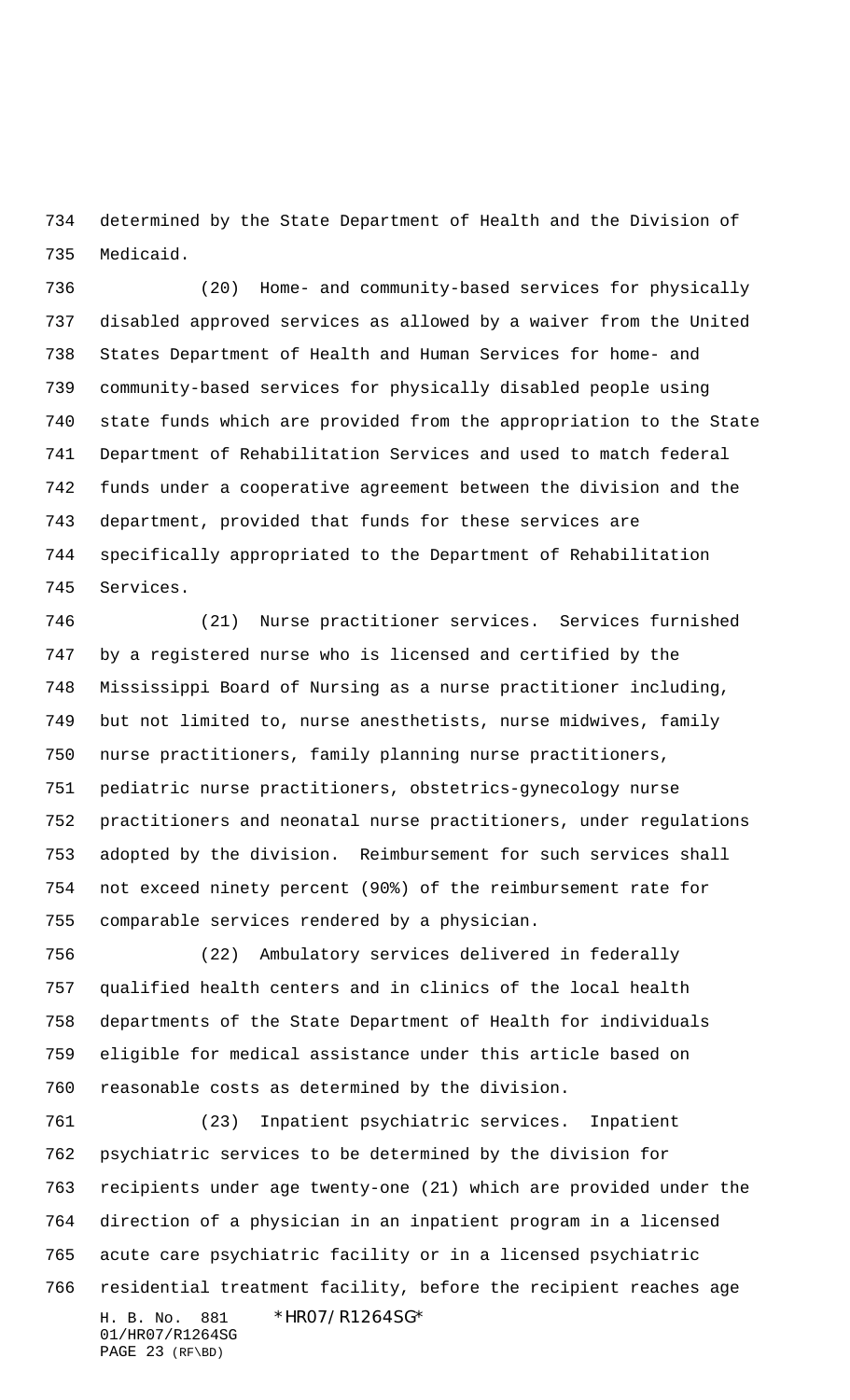twenty-one (21) or, if the recipient was receiving the services immediately before he reached age twenty-one (21), before the earlier of the date he no longer requires the services or the date he reaches age twenty-two (22), as provided by federal regulations. Precertification of inpatient days and residential treatment days must be obtained as required by the division.  **\* \* \***

 (24) Managed care services in a program to be developed by the division by a public or private provider. If managed care services are provided by the division to Medicaid recipients, and those managed care services are operated, managed and controlled by and under the authority of the division, the division shall be responsible for educating the Medicaid recipients who are participants in the managed care program regarding the manner in which the participants should seek health care under the program. Notwithstanding any other provision in this article to the contrary, the division shall establish rates of reimbursement to providers rendering care and services authorized under this paragraph (24), and may revise such rates of reimbursement without amendment to this section by the Legislature for the purpose of achieving effective and accessible health services, and for responsible containment of costs.

(25) Birthing center services.

 (26) Hospice care. As used in this paragraph, the term "hospice care" means a coordinated program of active professional medical attention within the home and outpatient and inpatient care which treats the terminally ill patient and family as a unit, employing a medically directed interdisciplinary team. The program provides relief of severe pain or other physical symptoms and supportive care to meet the special needs arising out of physical, psychological, spiritual, social and economic stresses which are experienced during the final stages of illness and

H. B. No. 881 \*HR07/R1264SG\* 01/HR07/R1264SG PAGE 24 (RF\BD)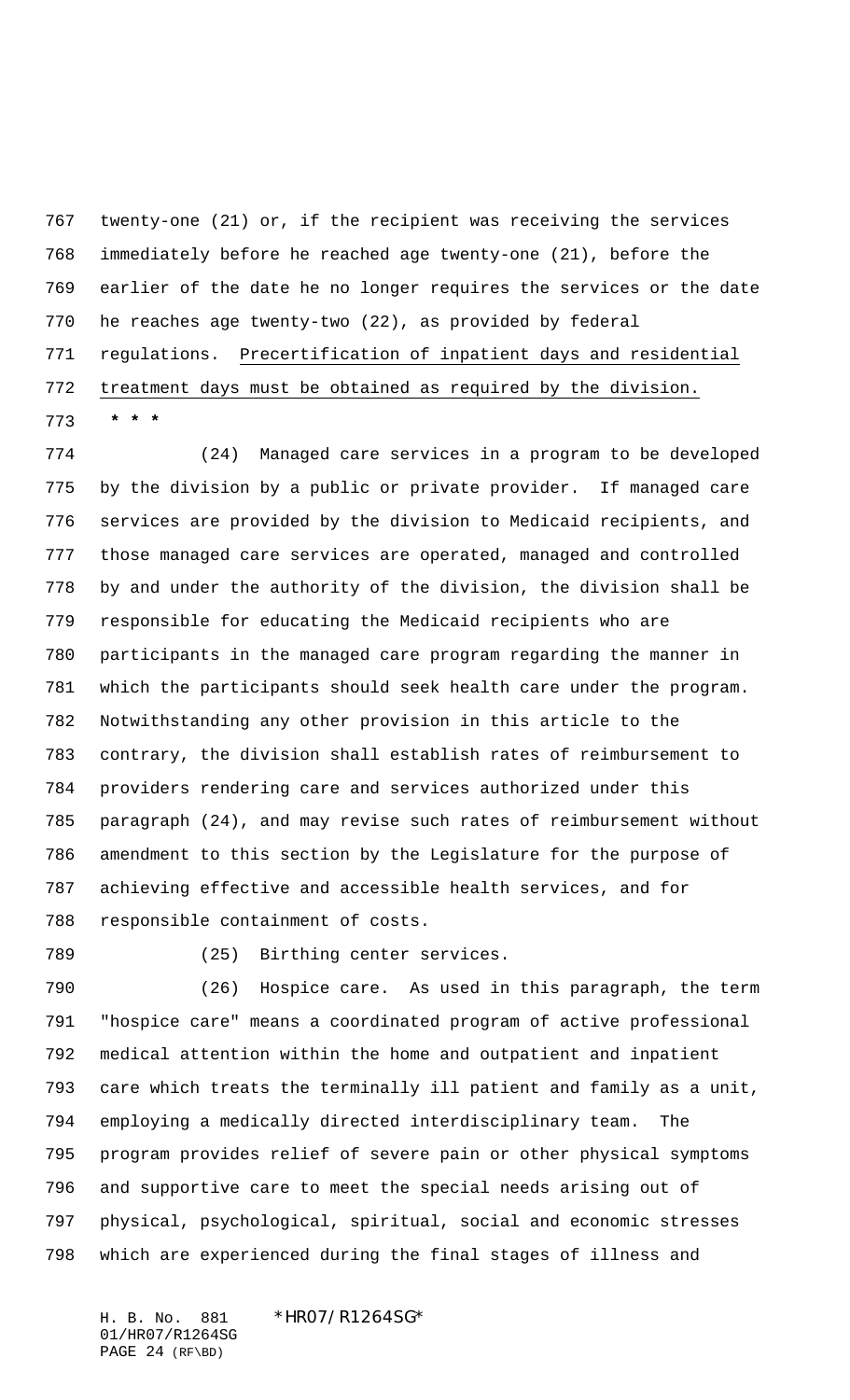during dying and bereavement and meets the Medicare requirements for participation as a hospice as provided in federal regulations.

 (27) Group health plan premiums and cost sharing if it is cost effective as defined by the Secretary of Health and Human Services.

 (28) Other health insurance premiums which are cost effective as defined by the Secretary of Health and Human Services. Medicare eligible must have Medicare Part B before other insurance premiums can be paid.

 (29) The Division of Medicaid may apply for a waiver from the Department of Health and Human Services for home- and community-based services for developmentally disabled people using state funds which are provided from the appropriation to the State Department of Mental Health and used to match federal funds under a cooperative agreement between the division and the department, provided that funds for these services are specifically appropriated to the Department of Mental Health.

 (30) Pediatric skilled nursing services for eligible persons under twenty-one (21) years of age.

 (31) Targeted case management services for children with special needs, under waivers from the United States Department of Health and Human Services, using state funds that are provided from the appropriation to the Mississippi Department of Human Services and used to match federal funds under a cooperative agreement between the division and the department.

 (32) Care and services provided in Christian Science Sanatoria operated by or listed and certified by The First Church of Christ Scientist, Boston, Massachusetts, rendered in connection with treatment by prayer or spiritual means to the extent that such services are subject to reimbursement under Section 1903 of the Social Security Act.

(33) Podiatrist services.

H. B. No. 881 \*HR07/R1264SG\* 01/HR07/R1264SG PAGE 25 (RF\BD)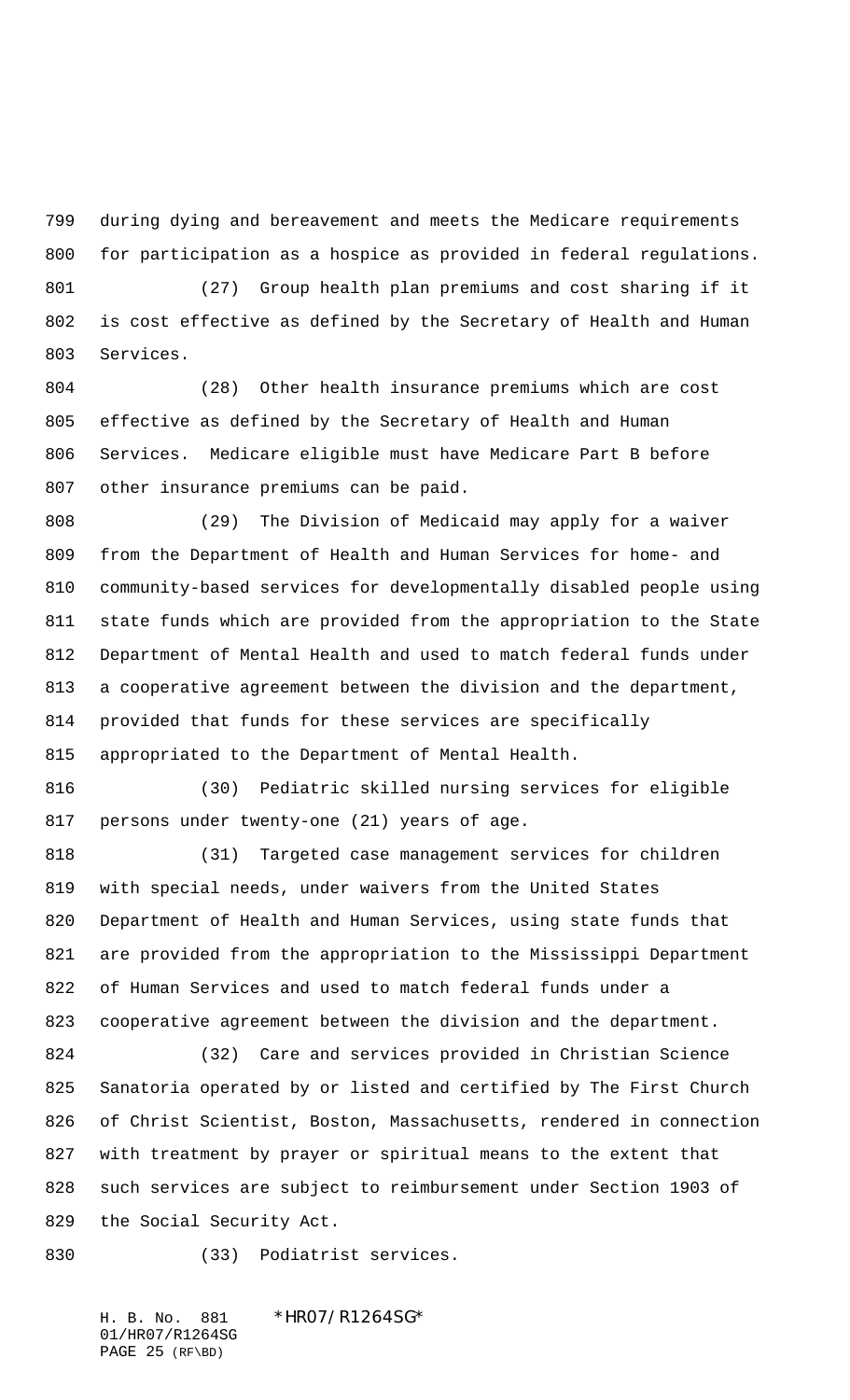(34) The division shall make application to the United States Health Care Financing Administration for a waiver to develop a program of services to personal care and assisted living homes in Mississippi. This waiver shall be completed by December 1, 1999.

 (35) Services and activities authorized in Sections 43-27-101 and 43-27-103, using state funds that are provided from the appropriation to the State Department of Human Services and used to match federal funds under a cooperative agreement between the division and the department.

 (36) Nonemergency transportation services for Medicaid-eligible persons, to be provided by the Division of Medicaid. The division may contract with additional entities to administer nonemergency transportation services as it deems necessary. All providers shall have a valid driver's license, vehicle inspection sticker, valid vehicle license tags and a standard liability insurance policy covering the vehicle.

(37) **\* \* \***

 (38) Chiropractic services: a chiropractor's manual manipulation of the spine to correct a subluxation, if x-ray demonstrates that a subluxation exists and if the subluxation has resulted in a neuromusculoskeletal condition for which manipulation is appropriate treatment. Reimbursement for chiropractic services shall not exceed Seven Hundred Dollars (\$700.00) per year per recipient.

 (39) Dually eligible Medicare/Medicaid beneficiaries. The division shall pay the Medicare deductible and ten percent (10%) coinsurance amounts for services available under Medicare for the duration and scope of services otherwise available under the Medicaid program.

(40) **\* \* \***

H. B. No. 881 \*HR07/R1264SG\* 01/HR07/R1264SG PAGE 26 (RF\BD) (41) Services provided by the State Department of Rehabilitation Services for the care and rehabilitation of persons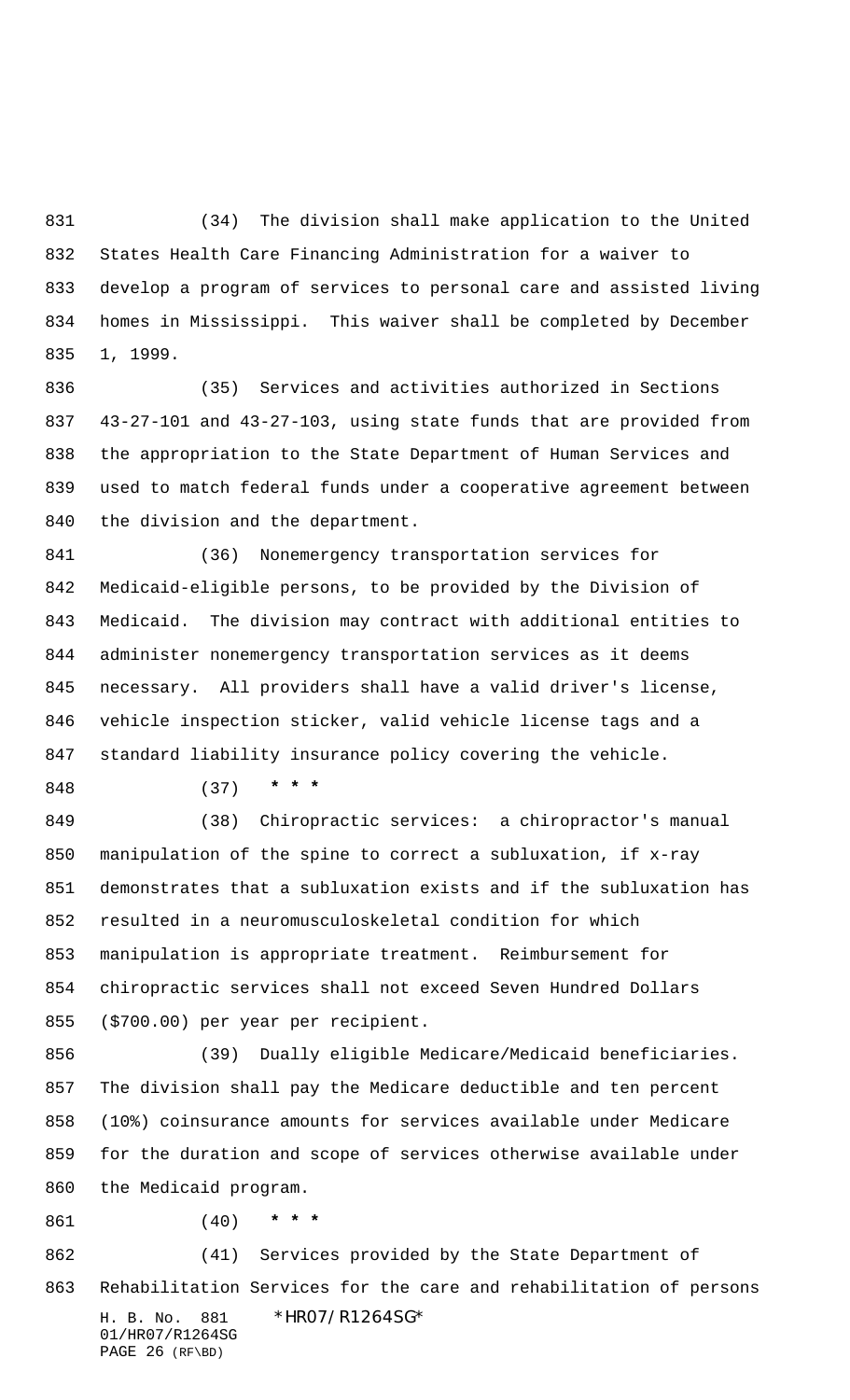with spinal cord injuries or traumatic brain injuries, as allowed under waivers from the United States Department of Health and Human Services, using up to seventy-five percent (75%) of the funds that are appropriated to the Department of Rehabilitation Services from the Spinal Cord and Head Injury Trust Fund established under Section 37-33-261 and used to match federal funds under a cooperative agreement between the division and the department.

 (42) Notwithstanding any other provision in this article to the contrary, the division is hereby authorized to develop a population health management program for women and children health services through the age of two (2). This program is primarily for obstetrical care associated with low birth weight and pre-term babies. In order to effect cost savings, the division may develop a revised payment methodology which may include at-risk capitated payments.

 (43) The division shall provide reimbursement, according to a payment schedule developed by the division, for smoking cessation medications for pregnant women during their pregnancy and other Medicaid-eligible women who are of child-bearing age.

 (44) Nursing facility services for the severely disabled.

 (a) Severe disabilities include, but are not limited to, spinal cord injuries, closed head injuries and ventilator dependent patients.

 (b) Those services must be provided in a long-term care nursing facility dedicated to the care and treatment of persons with severe disabilities, and shall be reimbursed as a separate category of nursing facilities.

H. B. No. 881 \*HR07/R1264SG\* 01/HR07/R1264SG PAGE 27 (RF\BD) (45) Physician assistant services. Services furnished by a physician assistant who is licensed by the State Board of Medical Licensure and is practicing with physician supervision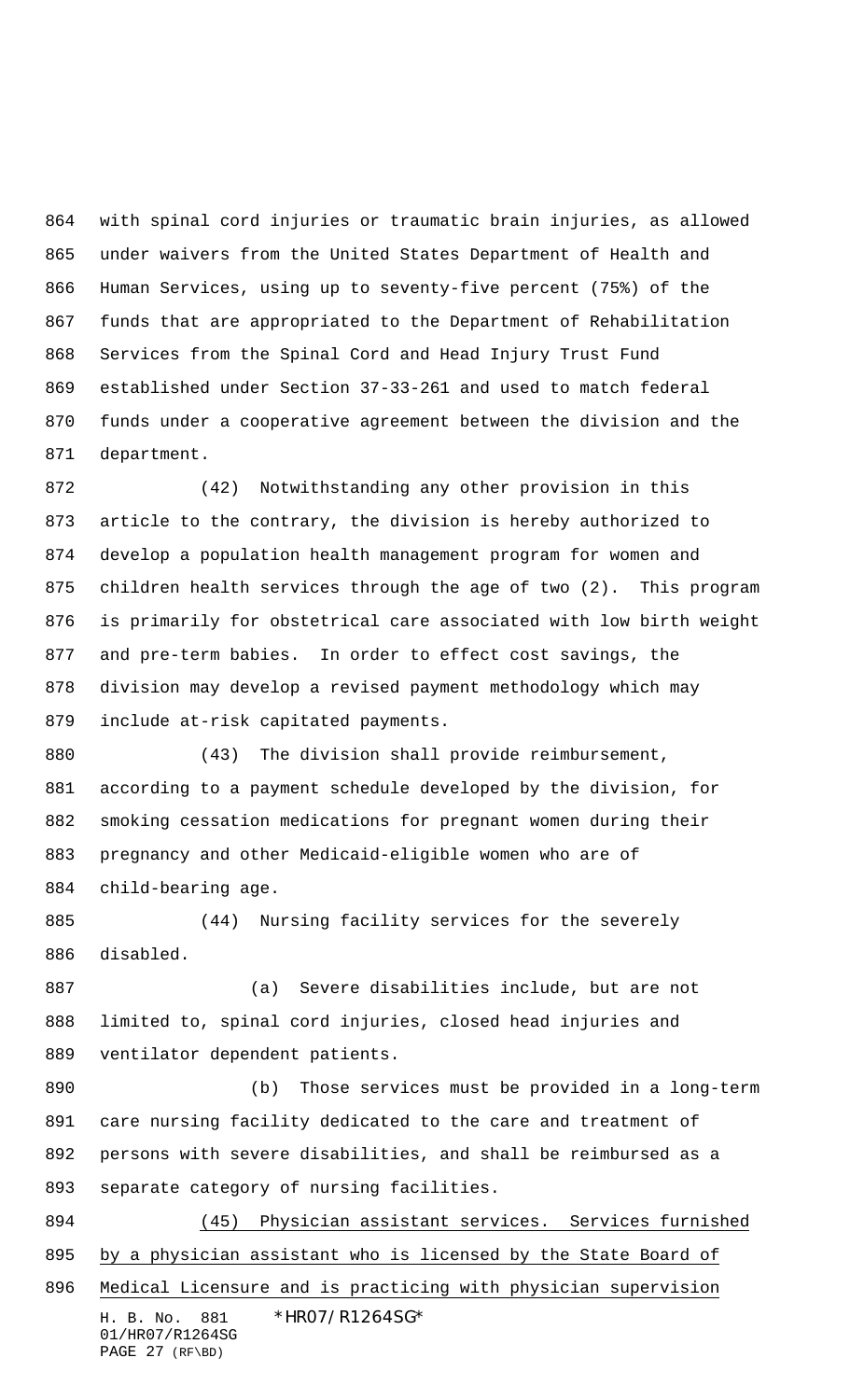under regulations adopted by the board, under regulations adopted

by the division. Reimbursement for those services shall not

exceed ninety percent (90%) of the reimbursement rate for

comparable services rendered by a physician.

 (46) The division shall make application to the federal Health Care Financing Administration for a waiver to develop and provide services for children with serious emotional disturbances as defined in Section 43-14-1(1), which may include home- and community-based services, case management services or managed care services through mental health providers certified by the Department of Mental Health. The division may implement and provide services under this waivered program only if funds for these services are specifically appropriated for this purpose by the Legislature, or if funds are voluntarily provided by affected agencies.

 Notwithstanding any provision of this article, except as authorized in the following paragraph and in Section 43-13-139, neither (a) the limitations on quantity or frequency of use of or the fees or charges for any of the care or services available to recipients under this section, nor (b) the payments or rates of reimbursement to providers rendering care or services authorized under this section to recipients, may be increased, decreased or otherwise changed from the levels in effect on July 1, 1999, unless such is authorized by an amendment to this section by the Legislature. However, the restriction in this paragraph shall not prevent the division from changing the payments or rates of reimbursement to providers without an amendment to this section whenever such changes are required by federal law or regulation, or whenever such changes are necessary to correct administrative errors or omissions in calculating such payments or rates of reimbursement.

H. B. No. 881 \*HR07/R1264SG\* 01/HR07/R1264SG Notwithstanding any provision of this article, no new groups or categories of recipients and new types of care and services may

PAGE 28 (RF\BD)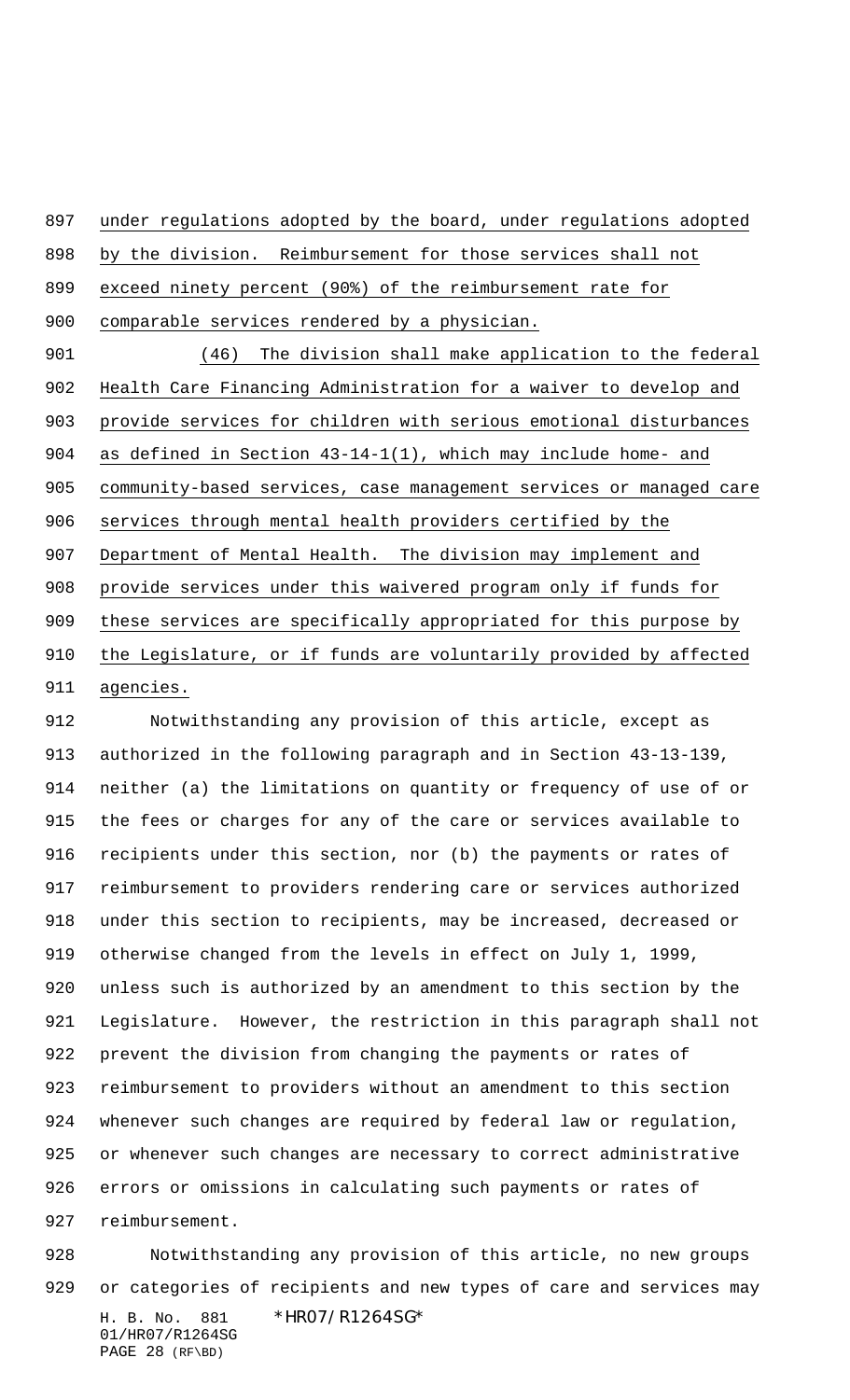be added without enabling legislation from the Mississippi Legislature, except that the division may authorize such changes without enabling legislation when such addition of recipients or services is ordered by a court of proper authority. The director shall keep the Governor advised on a timely basis of the funds available for expenditure and the projected expenditures. In the event current or projected expenditures can be reasonably anticipated to exceed the amounts appropriated for any fiscal year, the Governor, after consultation with the director, shall discontinue any or all of the payment of the types of care and services as provided herein which are deemed to be optional services under Title XIX of the federal Social Security Act, as amended, for any period necessary to not exceed appropriated funds, and when necessary shall institute any other cost containment measures on any program or programs authorized under the article to the extent allowed under the federal law governing such program or programs, it being the intent of the Legislature that expenditures during any fiscal year shall not exceed the amounts appropriated for such fiscal year.

 Notwithstanding any other provision of this article, it shall be the duty of each nursing facility, intermediate care facility for the mentally retarded, psychiatric residential treatment facility, and nursing facility for the severely disabled that is participating in the medical assistance program to keep and maintain books, documents, and other records as prescribed by the Division of Medicaid in substantiation of its cost reports for a period of three (3) years after the date of submission to the 957 Division of Medicaid of an original cost report, or three (3) years after the date of submission to the Division of Medicaid of an amended cost report. SECTION 3. Section 43-13-121, Mississippi Code of 1972, is

amended as follows:

H. B. No. 881 \*HR07/R1264SG\* 01/HR07/R1264SG PAGE 29 (RF\BD)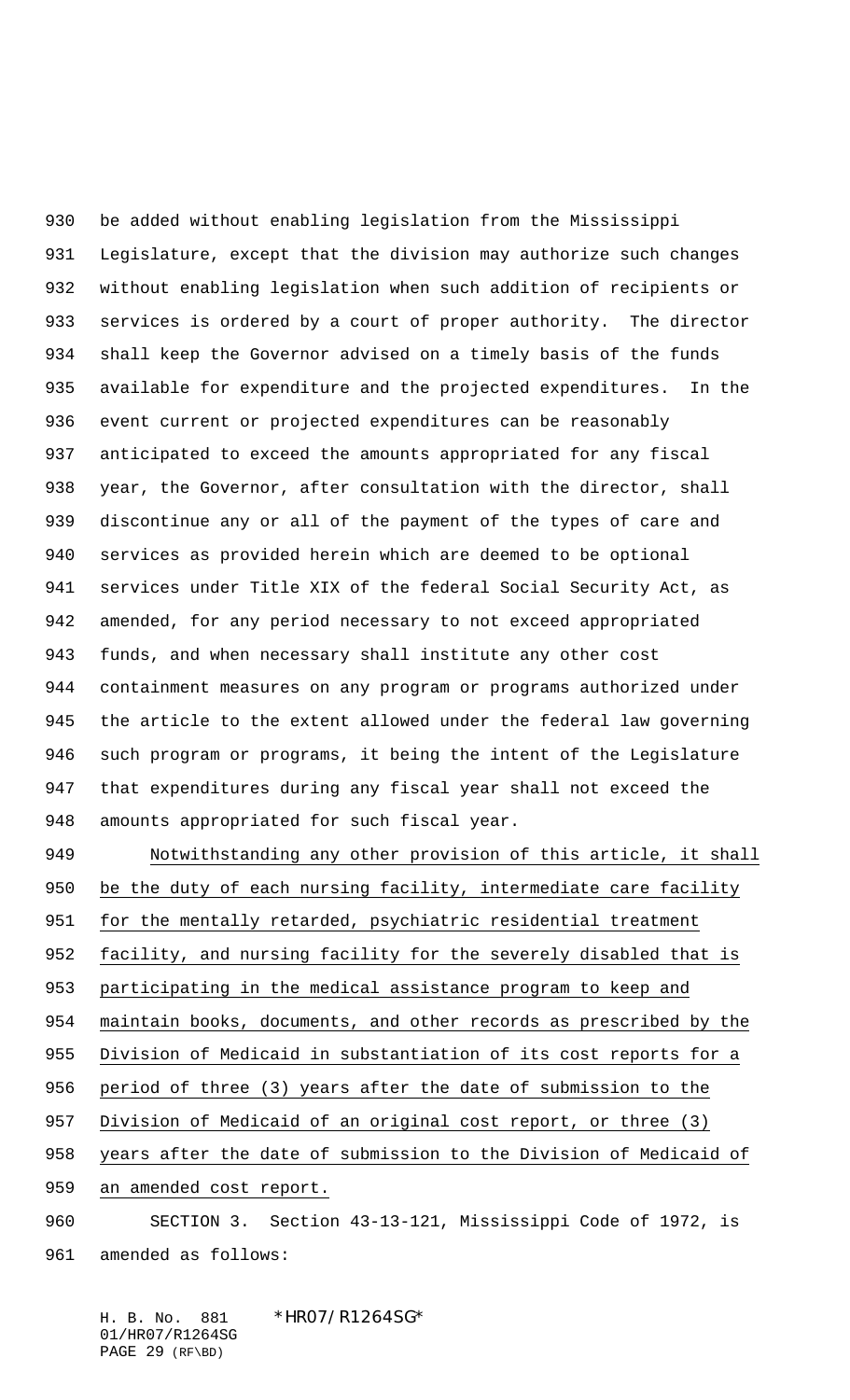43-13-121. (1) The division is authorized and empowered to administer a program of medical assistance under the provisions of this article, and to do the following:

 (a) Adopt and promulgate reasonable rules, regulations and standards, with approval of the Governor, and in accordance with the Administrative Procedures Law, Section 25-43-1 et seq.: (i) Establishing methods and procedures as may be necessary for the proper and efficient administration of this

article;

 (ii) Providing medical assistance to all qualified recipients under the provisions of this article as the division 973 may determine and within the limits of appropriated funds;

 (iii) Establishing reasonable fees, charges and 975 rates for medical services and drugs; and in doing so shall fix all such fees, charges and rates at the minimum levels absolutely necessary to provide the medical assistance authorized by this article, and shall not change any such fees, charges or rates except as may be authorized in Section 43-13-117;

980 (iv) Providing for fair and impartial hearings; (v) Providing safeguards for preserving the 982 confidentiality of records; and

983 (vi) For detecting and processing fraudulent practices and abuses of the program;

 (b) Receive and expend state, federal and other funds in accordance with court judgments or settlements and agreements between the State of Mississippi and the federal government, the rules and regulations promulgated by the division, with the approval of the Governor, and within the limitations and restrictions of this article and within the limits of funds 991 available for such purpose;

H. B. No. 881 \*HR07/R1264SG\* 01/HR07/R1264SG PAGE 30 (RF\BD) (c) Subject to the limits imposed by this article, to submit a plan for medical assistance to the federal Department of Health and Human Services for approval pursuant to the provisions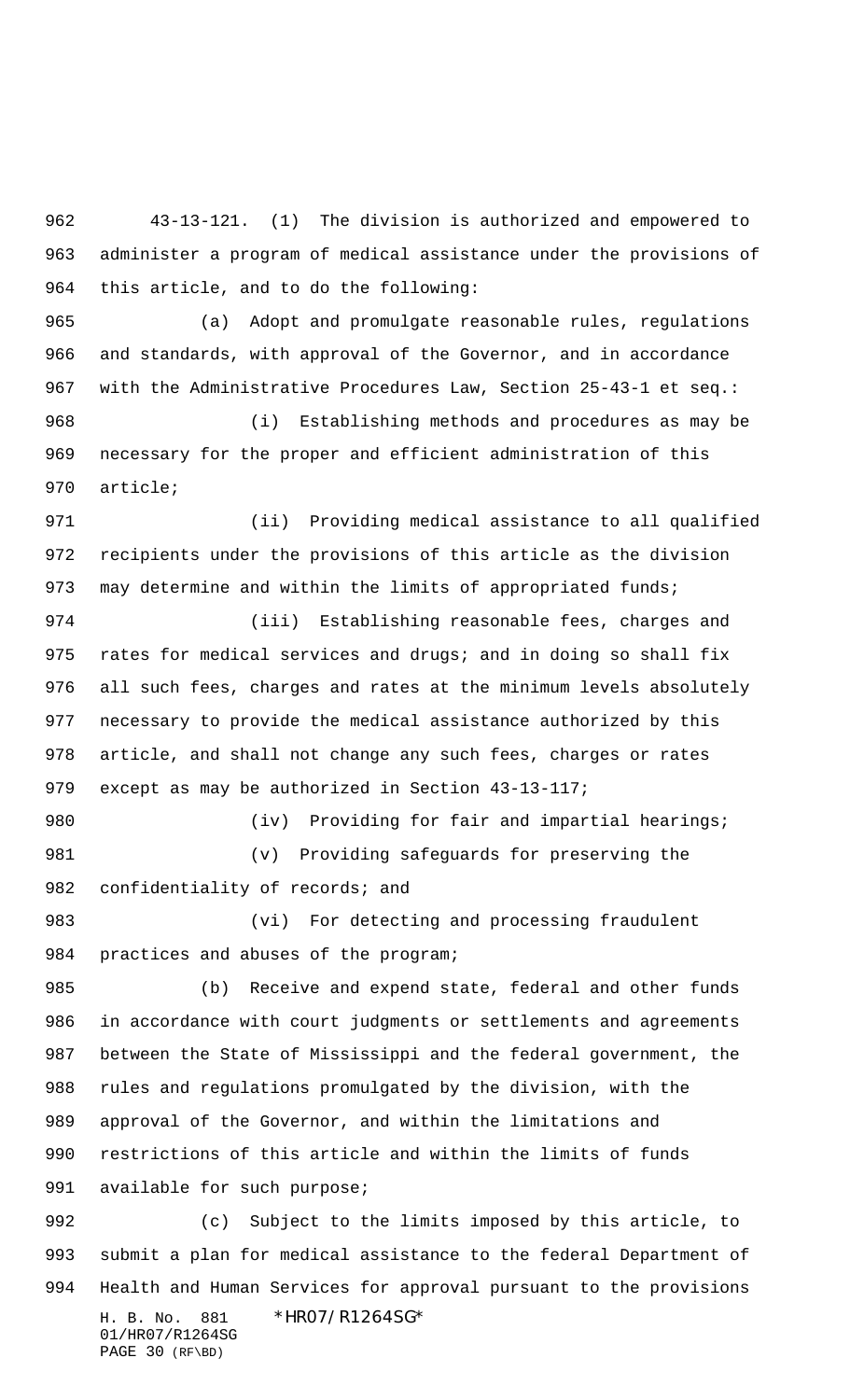of the Social Security Act, to act for the state in making negotiations relative to the submission and approval of such plan, to make such arrangements, not inconsistent with the law, as may be required by or pursuant to federal law to obtain and retain such approval and to secure for the state the benefits of the 1000 provisions of such law;

 No agreements, specifically including the general plan for the operation of the Medicaid program in this state, shall be made by and between the division and the Department of Health and Human Services unless the Attorney General of the State of Mississippi has reviewed the agreements, specifically including the operational plan, and has certified in writing to the Governor and to the director of the division that the agreements, including the plan of operation, have been drawn strictly in accordance with the terms and requirements of this article;

 (d) Pursuant to the purposes and intent of this article and in compliance with its provisions, provide for aged persons otherwise eligible for the benefits provided under Title XVIII of the federal Social Security Act by expenditure of funds available for such purposes;

 (e) To make reports to the federal Department of Health and Human Services as from time to time may be required by such federal department and to the Mississippi Legislature as hereinafter provided;

 (f) Define and determine the scope, duration and amount of medical assistance which may be provided in accordance with this article and establish priorities therefor in conformity with this article;

 (g) Cooperate and contract with other state agencies for the purpose of coordinating medical assistance rendered under this article and eliminating duplication and inefficiency in the program;

01/HR07/R1264SG PAGE 31 (RF\BD)

H. B. No. 881 \*HR07/R1264SG\* (h) Adopt and use an official seal of the division;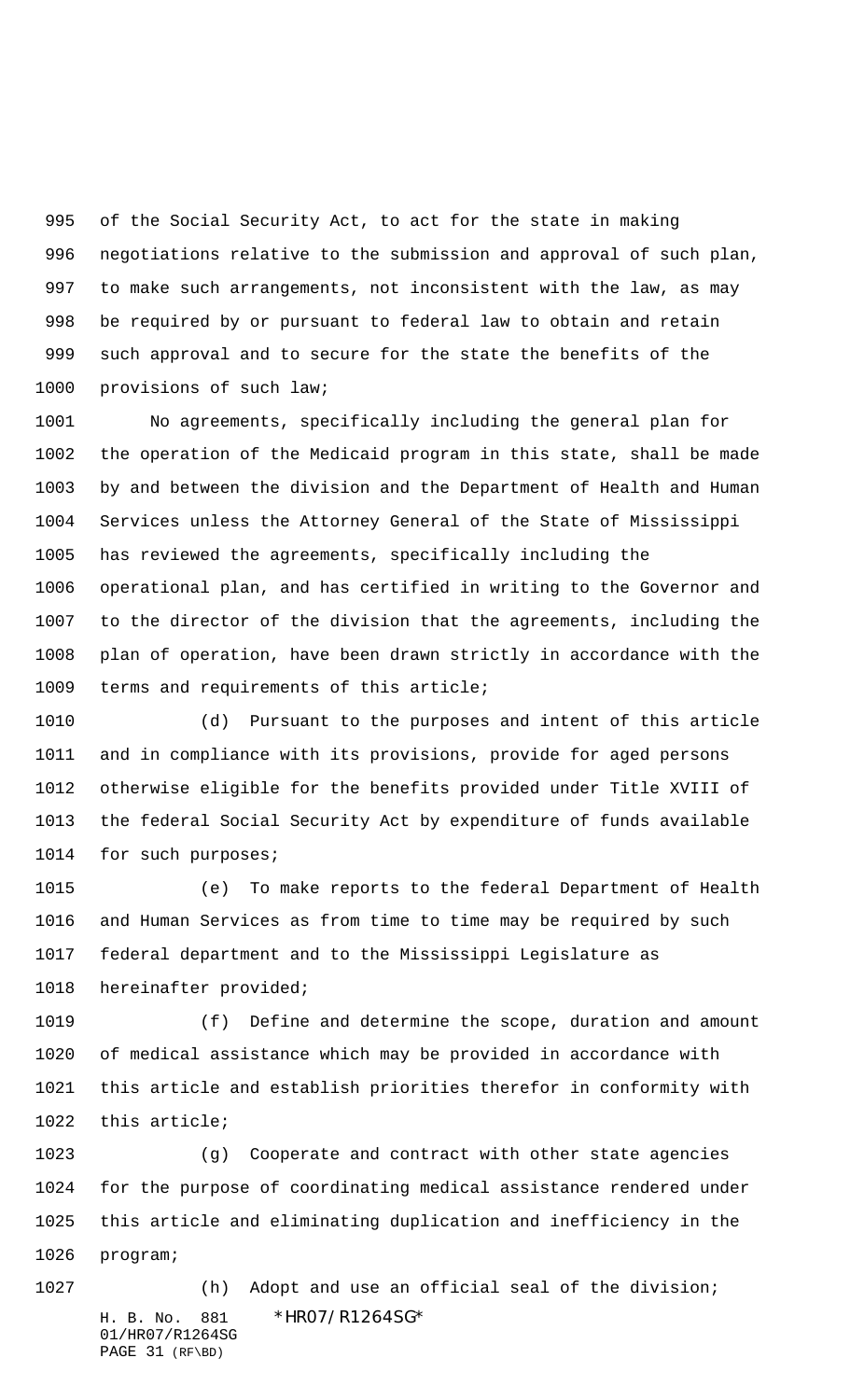(i) Sue in its own name on behalf of the State of Mississippi and employ legal counsel on a contingency basis with 1030 the approval of the Attorney General;

 (j) To recover any and all payments incorrectly made by the division or by the Medicaid Commission to a recipient or 1033 provider from the recipient or provider receiving the payments;

 (k) To recover any and all payments by the division or by the Medicaid Commission fraudulently obtained by a recipient or provider. Additionally, if recovery of any payments fraudulently obtained by a recipient or provider is made in any court, then, upon motion of the Governor, the judge of the court may award 1039 twice the payments recovered as damages;

H. B. No. 881 \*HR07/R1264SG\* 01/HR07/R1264SG PAGE 32 (RF\BD) (l) Have full, complete and plenary power and authority to conduct such investigations as it may deem necessary and requisite of alleged or suspected violations or abuses of the provisions of this article or of the regulations adopted hereunder including, but not limited to, fraudulent or unlawful act or deed by applicants for medical assistance or other benefits, or payments made to any person, firm or corporation under the terms, conditions and authority of this article, to suspend or disqualify any provider of services, applicant or recipient for gross abuse, fraudulent or unlawful acts for such periods, including permanently, and under such conditions as the division may deem proper and just, including the imposition of a legal rate of interest on the amount improperly or incorrectly paid. Recipients who are found to have misused or abused medical assistance benefits may be locked into one (1) physician and/or one (1) pharmacy of the recipient's choice for a reasonable amount of time in order to educate and promote appropriate use of medical services, in accordance with federal regulations. Should an administrative hearing become necessary, the division shall be authorized, should the provider not succeed in his defense, in taxing the costs of the administrative hearing, including the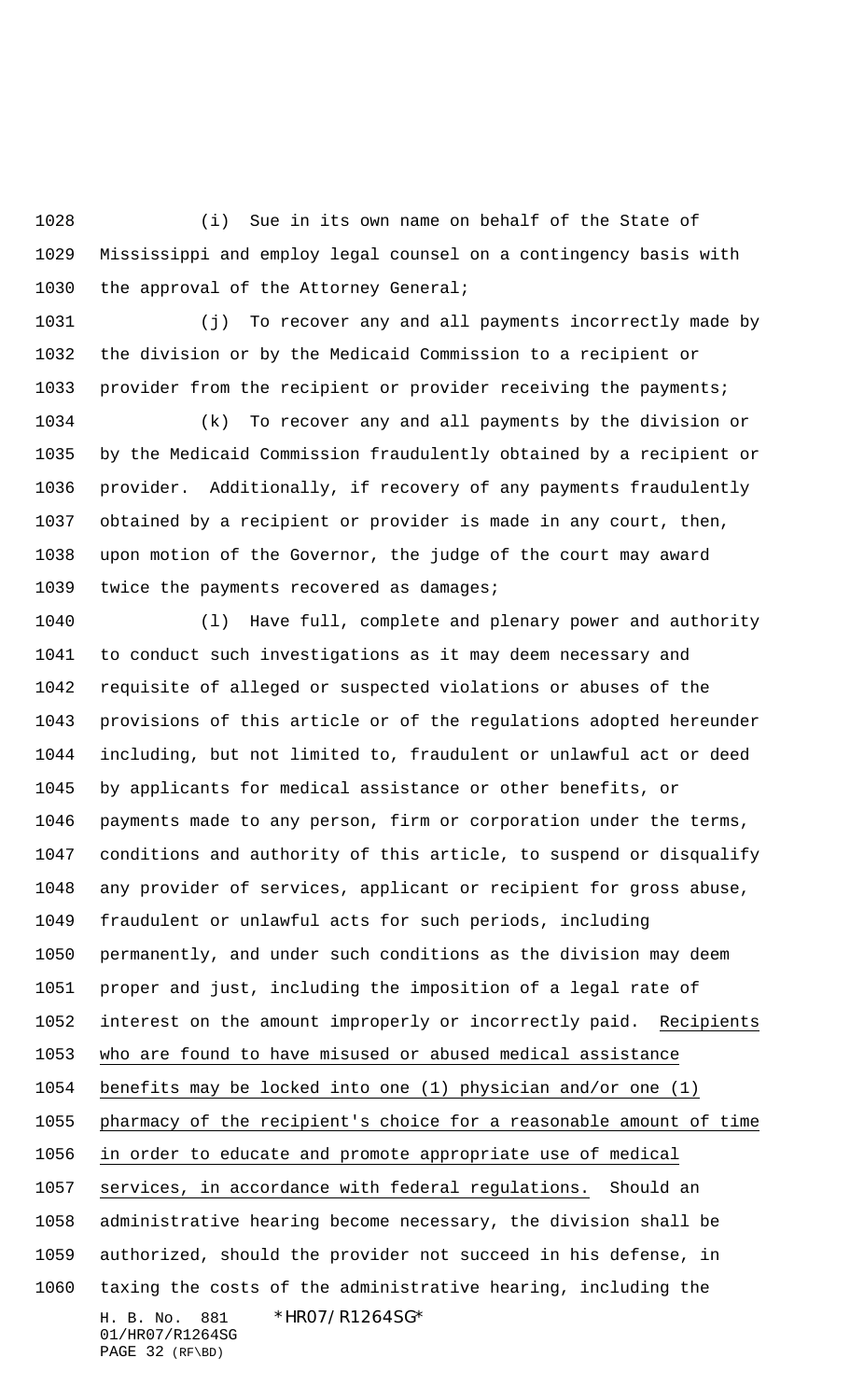costs of the court reporter or stenographer and transcript, to the provider. The convictions of a recipient or a provider in a state or federal court for abuse, fraudulent or unlawful acts under this chapter shall constitute an automatic disqualification of the recipient or automatic disqualification of the provider from participation under the Medicaid program.

 A conviction, for the purposes of this chapter, shall include a judgment entered on a plea of nolo contendere or a nonadjudicated guilty plea and shall have the same force as a judgment entered pursuant to a guilty plea or a conviction following trial. A certified copy of the judgment of the court of competent jurisdiction of such conviction shall constitute prima facie evidence of such conviction for disqualification purposes;

 (m) Establish and provide such methods of administration as may be necessary for the proper and efficient operation of the program, fully utilizing computer equipment as may be necessary to oversee and control all current expenditures for purposes of this article, and to closely monitor and supervise all recipient payments and vendors rendering such services hereunder; **\* \* \***

 (n) To cooperate and contract with the federal government for the purpose of providing medical assistance to Vietnamese and Cambodian refugees, pursuant to the provisions of Public Law 94-23 and Public Law 94-24, including any amendments thereto, only to the extent that such assistance and the administrative cost related thereto are one hundred percent (100%) reimbursable by the federal government. For the purposes of Section 43-13-117, persons receiving medical assistance pursuant to Public Law 94-23 and Public Law 94-24, including any amendments thereto, shall not be considered a new group or category of 1091 recipient; and

H. B. No. 881 \*HR07/R1264SG\* 01/HR07/R1264SG PAGE 33 (RF\BD) (o) The division shall impose penalties upon Medicaid only, Title XIX participating long-term care facilities found to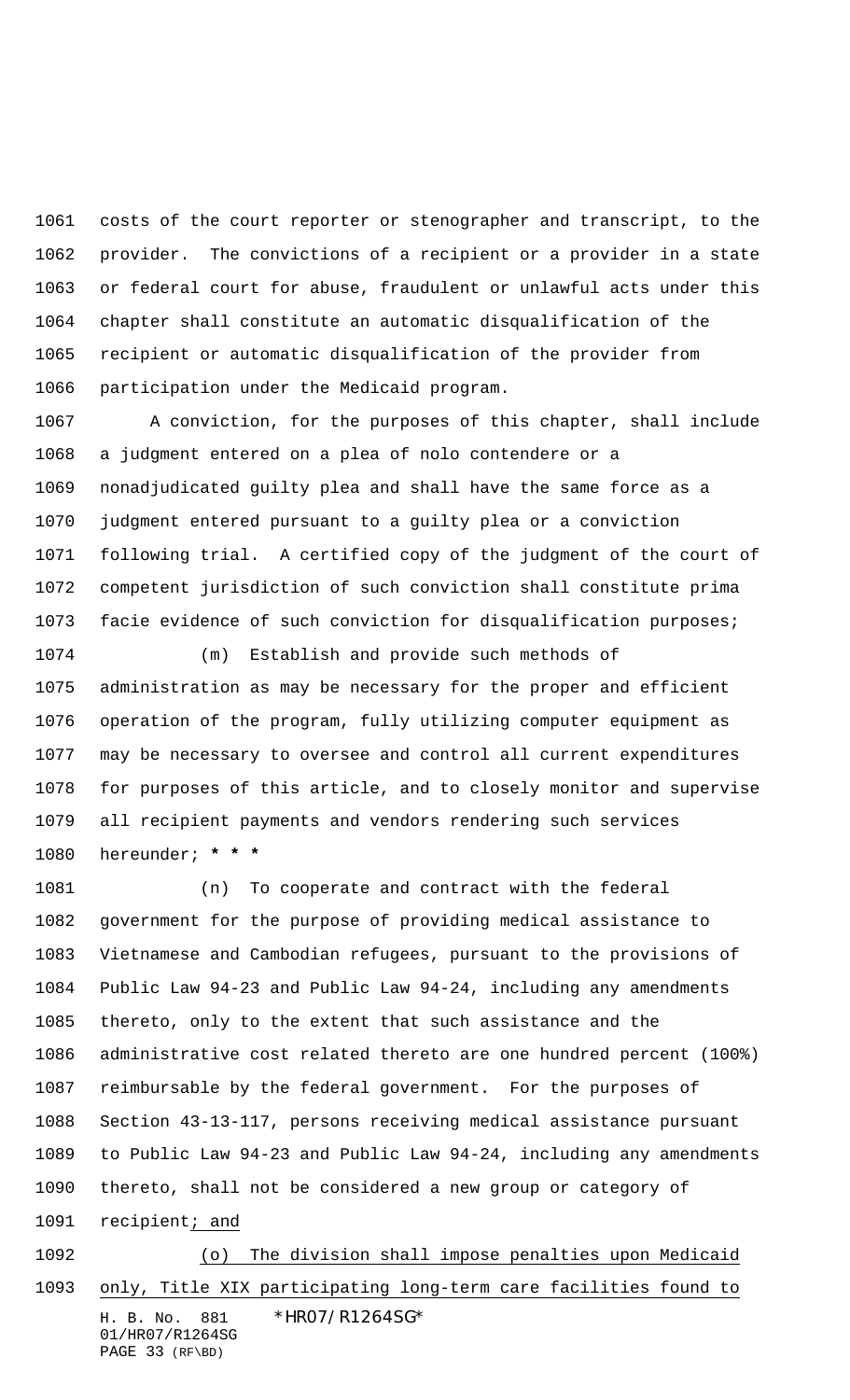be in noncompliance with division and certification standards in accordance with federal and state regulations, including interest at the same rate calculated by the Department of Health and Human Services and/or the Health Care Financing Administration under federal regulations.

 (2) The division also shall exercise such additional powers and perform such other duties as may be conferred upon the division by act of the Legislature hereafter.

 (3) The division, and the State Department of Health as the agency for licensure of health care facilities and certification and inspection for the Medicaid and/or Medicare programs, shall contract for or otherwise provide for the consolidation of on-site inspections of health care facilities which are necessitated by the respective programs and functions of the division and the department.

H. B. No. 881 \*HR07/R1264SG\* 01/HR07/R1264SG (4) The division and its hearing officers shall have power to preserve and enforce order during hearings; to issue subpoenas for, to administer oaths to and to compel the attendance and testimony of witnesses, or the production of books, papers, documents and other evidence, or the taking of depositions before any designated individual competent to administer oaths; to examine witnesses; and to do all things conformable to law which may be necessary to enable them effectively to discharge the duties of their office. In compelling the attendance and testimony of witnesses, or the production of books, papers, documents and other evidence, or the taking of depositions, as authorized by this section, the division or its hearing officers may designate an individual employed by the division or some other suitable person to execute and return such process, whose action in executing and returning such process shall be as lawful as if done by the sheriff or some other proper officer authorized to execute and return process in the county where the witness may reside. In carrying out the investigatory powers under the

PAGE 34 (RF\BD)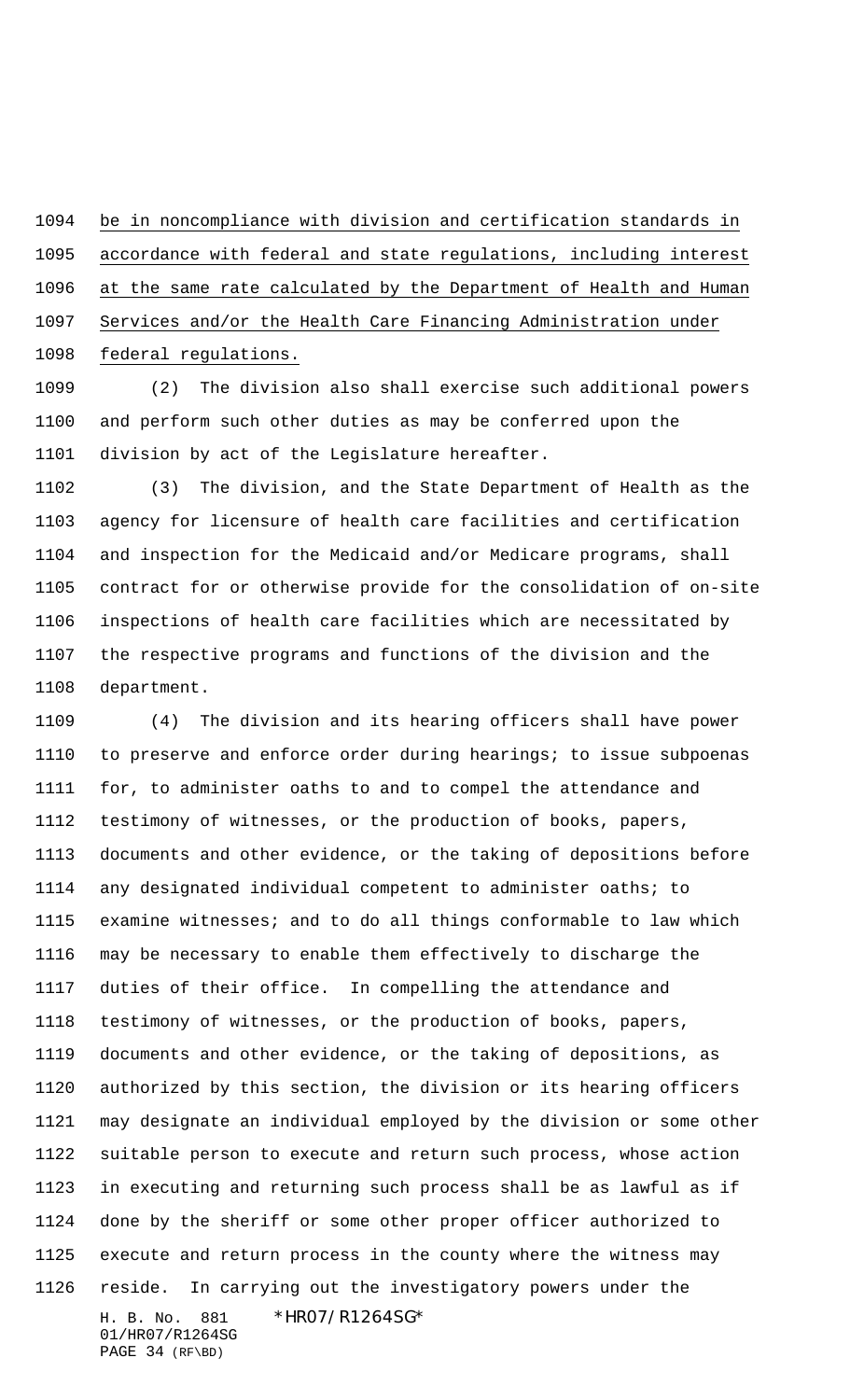provisions of this article, the director or other designated person or persons shall be authorized to examine, obtain, copy or reproduce the books, papers, documents, medical charts, prescriptions and other records relating to medical care and services furnished by the provider to a recipient or designated recipients of Medicaid services under investigation. In the absence of the voluntary submission of the books, papers, documents, medical charts, prescriptions and other records, the Governor, the director, or other designated person shall be authorized to issue and serve subpoenas instantly upon such provider, his agent, servant or employee for the production of the books, papers, documents, medical charts, prescriptions or other records during an audit or investigation of the provider. If any provider or his agent, servant or employee should refuse to produce the records after being duly subpoenaed, the director shall be authorized to certify such facts and institute contempt proceedings in the manner, time, and place as authorized by law for administrative proceedings. As an additional remedy, the division shall be authorized to recover all amounts paid to the provider covering the period of the audit or investigation, inclusive of a legal rate of interest and a reasonable attorney's fee and costs of court if suit becomes necessary. Division staff shall have immediate access to the provider's physical location, facilities, records, documents, books, and any other records relating to medical care and services rendered to recipients during regular business hours.

H. B. No. 881 \*HR07/R1264SG\* (5) If any person in proceedings before the division disobeys or resists any lawful order or process, or misbehaves during a hearing or so near the place thereof as to obstruct the same, or neglects to produce, after having been ordered to do so, any pertinent book, paper or document, or refuses to appear after having been subpoenaed, or upon appearing refuses to take the oath as a witness, or after having taken the oath refuses to be

01/HR07/R1264SG PAGE 35 (RF\BD)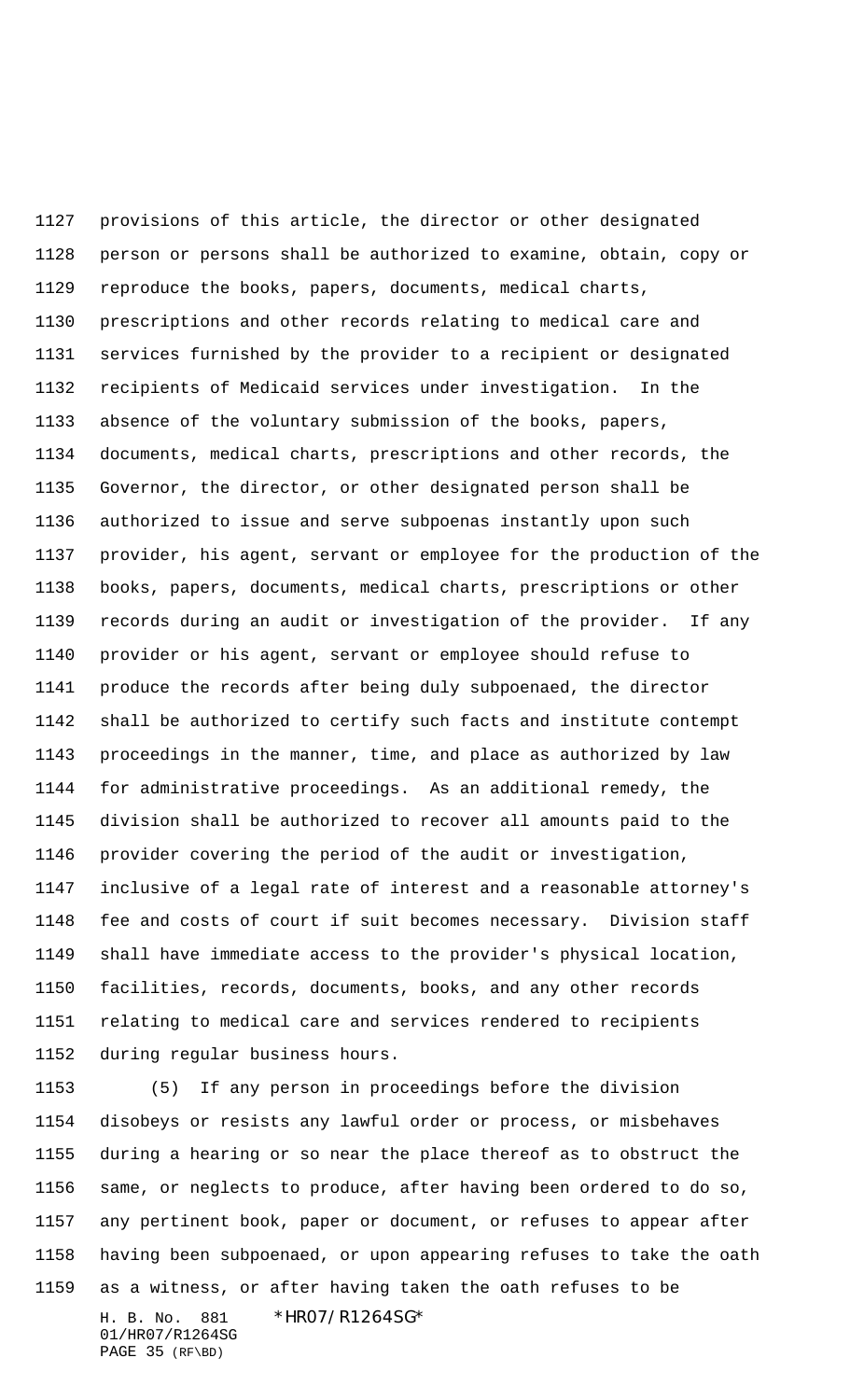examined according to law, the director shall certify the facts to any court having jurisdiction in the place in which it is sitting, and the court shall thereupon, in a summary manner, hear the evidence as to the acts complained of, and if the evidence so warrants, punish such person in the same manner and to the same extent as for a contempt committed before the court, or commit such person upon the same condition as if the doing of the forbidden act had occurred with reference to the process of, or in the presence of, the court.

 (6) In suspending or terminating any provider from participation in the Medicaid program, the division shall preclude such provider from submitting claims for payment, either personally or through any clinic, group, corporation or other association to the division or its fiscal agents for any services or supplies provided under the Medicaid program except for those services or supplies provided prior to the suspension or termination. No clinic, group, corporation or other association which is a provider of services shall submit claims for payment to the division or its fiscal agents for any services or supplies provided by a person within such organization who has been suspended or terminated from participation in the Medicaid program except for those services or supplies provided prior to the suspension or termination. When this provision is violated by a provider of services which is a clinic, group, corporation or other association, the division may suspend or terminate such organization from participation. Suspension may be applied by the division to all known affiliates of a provider, provided that each decision to include an affiliate is made on a case-by-case basis after giving due regard to all relevant facts and circumstances. The violation, failure, or inadequacy of performance may be imputed to a person with whom the provider is affiliated where such conduct was accomplished with the course of his official duty

H. B. No. 881 \*HR07/R1264SG\* 01/HR07/R1264SG PAGE 36 (RF\BD)